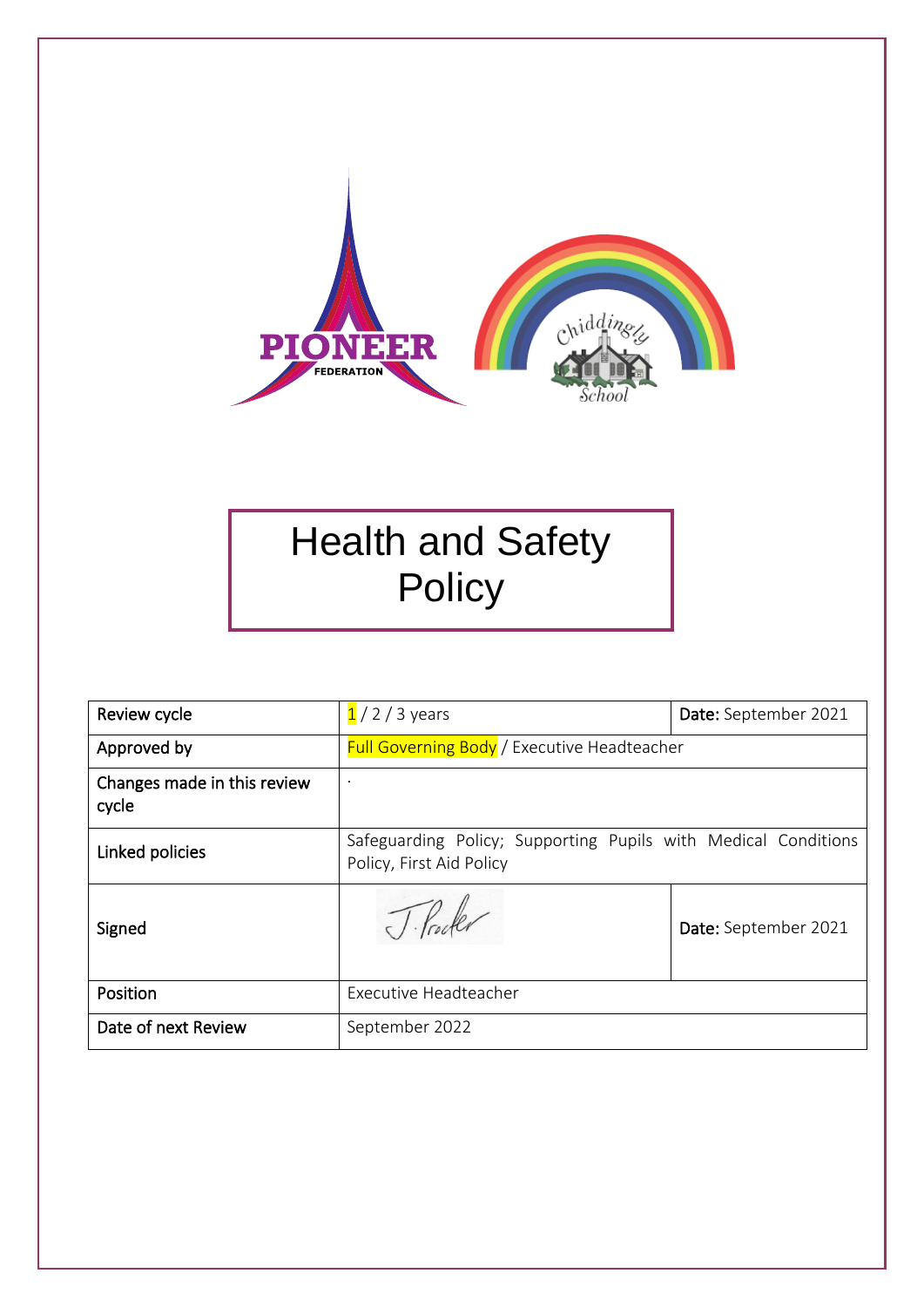# **Health and Safety Policy – Small Schools/Academies**



**Date:** September 2021

#### **Document summary**

To provide small schools with a model health and safety policy that complements the policies and procedures issued by East Sussex County Council and supports headteachers in the development of their own local policy. The model policy is intended to provide guidance and is therefore not a rigid document and there may be sections which do not apply to your school. Similarly the information given may not be all inclusive, there could be issues or activities you need to address which are not be covered here.

### **Contents**

| 3. Safety Responsibilities of Groups and Individual Members of Staff are as follows: 5    |  |
|-------------------------------------------------------------------------------------------|--|
|                                                                                           |  |
|                                                                                           |  |
|                                                                                           |  |
|                                                                                           |  |
|                                                                                           |  |
|                                                                                           |  |
|                                                                                           |  |
|                                                                                           |  |
| 12. Incident/Accident Recording and Reporting (also see the Incident Reporting and        |  |
|                                                                                           |  |
| 14. Risk Assessments and Guidance Notes (also see the Risk Assessment Policy) 15          |  |
|                                                                                           |  |
| 16. Supporting Pupils with Medical Conditions (also see the guidance on supporting pupils |  |
| 17. Training and Information (also see the Health and Safety Training Policy)21           |  |
|                                                                                           |  |
|                                                                                           |  |
|                                                                                           |  |
|                                                                                           |  |
|                                                                                           |  |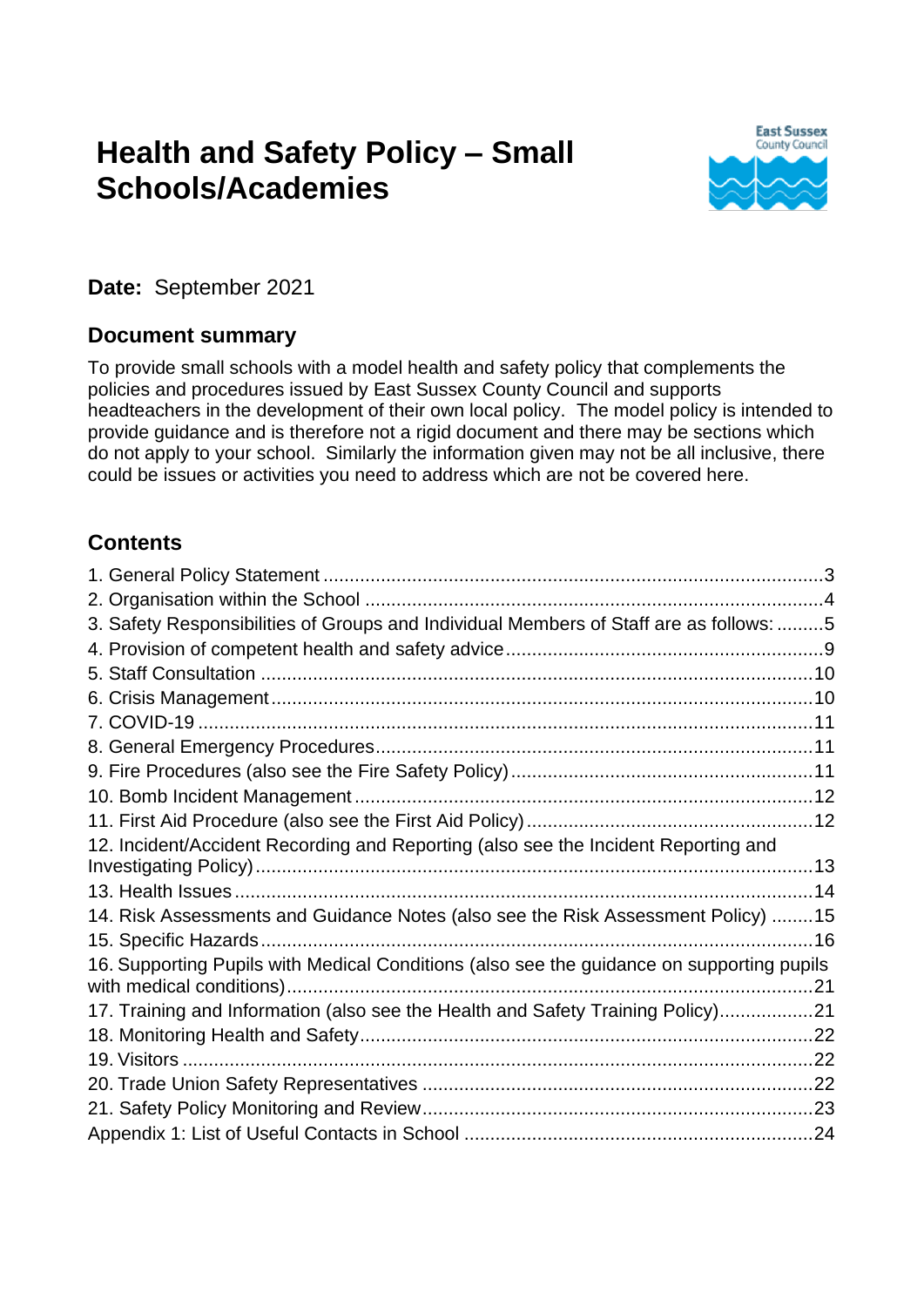### **1. General Policy Statement**

<span id="page-2-0"></span>The Headteacher and Governors of Chiddingly School believe that the health and safety of persons within the school is of paramount importance. It is our intention to prevent accidents and occupational ill health and where possible eliminate hazards in the workplace.

It is the intent of the Executive Headteacher (James Procter), and Governors of the school to ensure that a safe and healthy workplace is provided and maintained for all our employees. This will include the provision of safe systems of work, safe plant and equipment and a safe access and egress to the premises. We will ensure that adequate information, instruction, training and supervision is provided to ensure that staff can carry out their work safely.

The Headteacher and Governors will ensure that others who are affected by our activities are not subjected to risks to their health and safety. This will include pupils, visitors, parents, volunteers and contractors.

These responsibilities will be achieved by the establishment of an effective health and safety management system within the school that will be underpinned by risk assessments. This will involve the implementation of arrangements for the effective planning, organisation, control, monitoring and review of preventative and protective measures and our overall health and safety performance including any emergency arrangements. In addition the Headteacher and Governors will undertake to ensure compliance with policy and guidance produced by East Sussex County Council. The Headteacher and Governors will ensure that adequate resources are identified for health and safety.

To support us in complying with our legal responsibilities, we have appointed a competent person to advise on health and safety matters.

We believe that health and safety standards will be maintained only with the co-operation of all staff, pupils and visitors to the school. We expect all staff to co-operate fully with this policy and to actively contribute to any consultations in relation to health and safety policy and procedures. In addition we will ensure that all pupils, visitors and contractors are provided with the information they require to enable them to comply with this policy.

It is the intention of the Headteacher and Governors that procedures to ensure relevant health and safety issues are embedded within the curriculum at all levels where appropriate.

The effectiveness of the policy will be regularly monitored to ensure that health and safety arrangements are being implemented and that the people named in the policy are carrying out their duties.

The policy will be reviewed annually, following a significant event or a change to policy or procedures and revised where necessary.

Signed  $\int \int \frac{1}{\sqrt{1-\frac{1}{\sqrt{1-\frac{1}{\sqrt{1-\frac{1}{\sqrt{1-\frac{1}{\sqrt{1-\frac{1}{\sqrt{1-\frac{1}{\sqrt{1-\frac{1}{\sqrt{1-\frac{1}{\sqrt{1-\frac{1}{\sqrt{1-\frac{1}{\sqrt{1-\frac{1}{\sqrt{1-\frac{1}{\sqrt{1-\frac{1}{\sqrt{1-\frac{1}{\sqrt{1-\frac{1}{\sqrt{1-\frac{1}{\sqrt{1-\frac{1}{\sqrt{1-\frac{1}{\sqrt{1-\frac{1}{\sqrt{1-\frac{1}{\sqrt{1-\frac{1}{\sqrt{1-\frac{1}{\sqrt{1-\frac{$ 

This policy was endorsed by the Board of Governors at their meeting on 18.10.21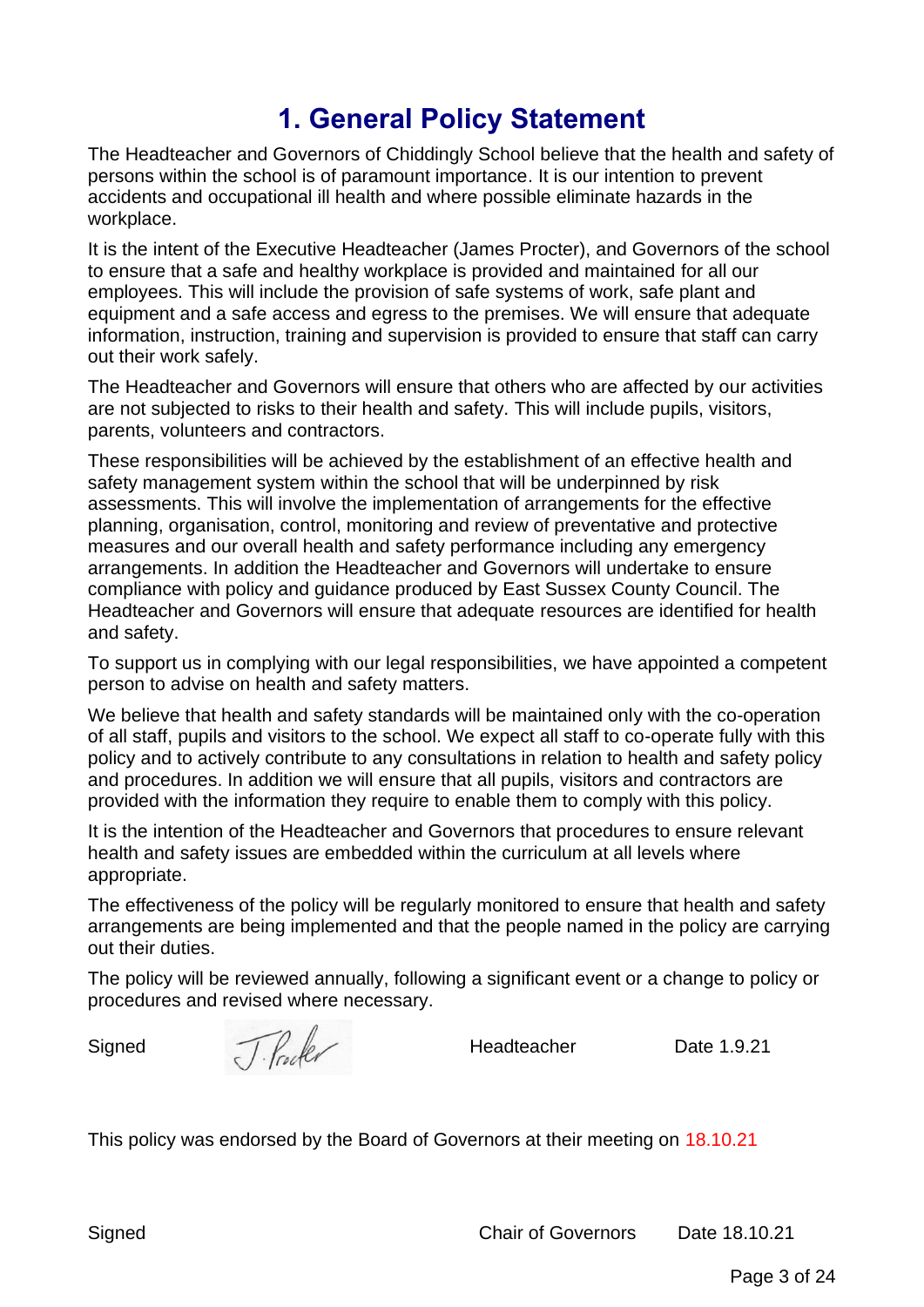### <span id="page-3-0"></span>**2. Organisation within the School to meet the requirements itemised under the General Policy Statement**

Ultimately the responsibility for all school organisation and activity rests by definition, with the Headteacher. However all staff have a responsibility towards safety with the specific lines of delegation being set out as shown below.

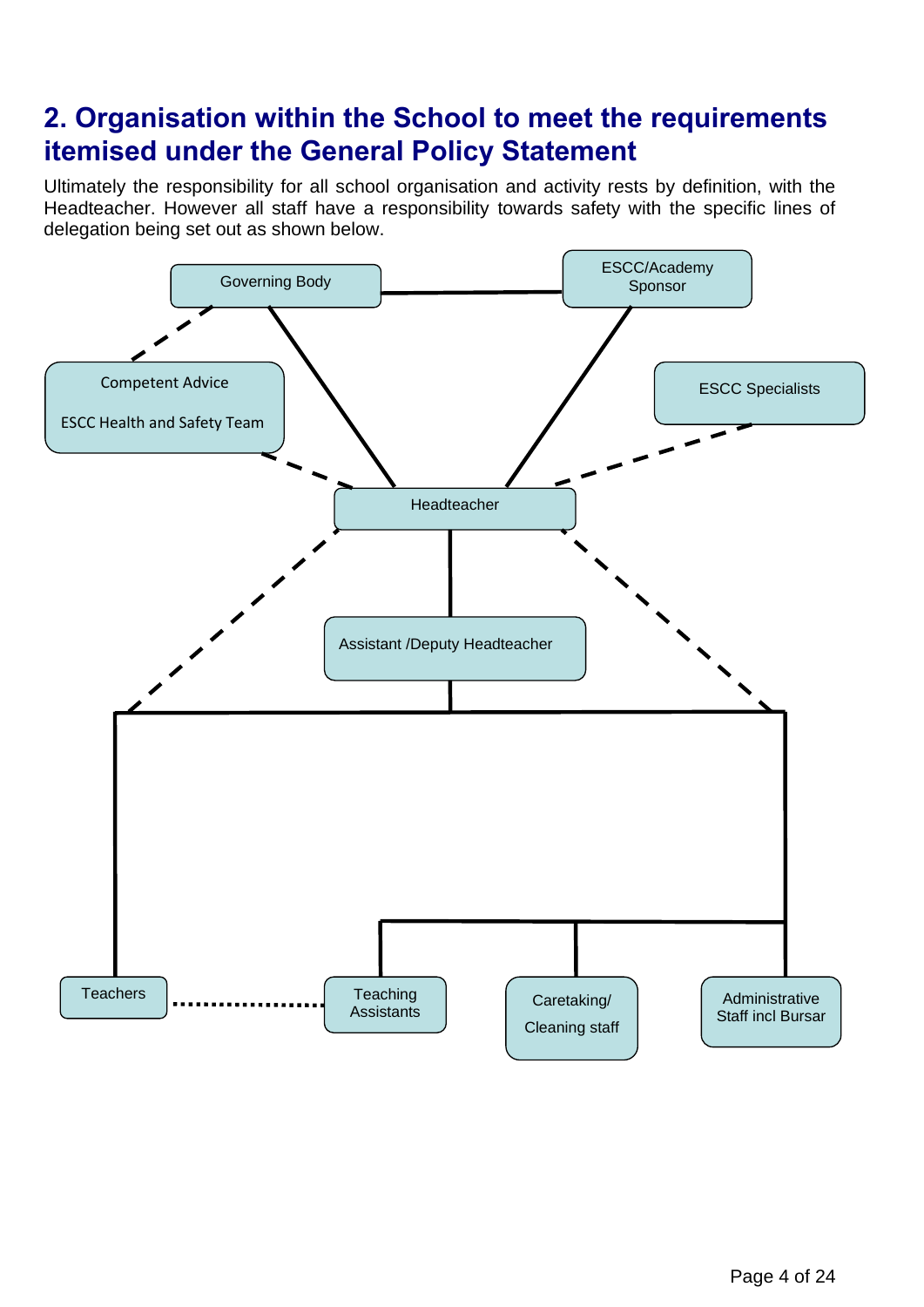### <span id="page-4-0"></span>**3. Safety Responsibilities of Groups and Individual Members of Staff are as follows**:

### **3.1 The Governing Body**

The Governing Body in its role as controller of premises will ensure, so far as is reasonably practicable, the health and safety at work of employees and others (e.g. Contractors, students, visitors) in accordance with the Health and Safety at Work etc. Act 1974.

In order to discharge this responsibility, the Governing Body will:

- 1. ensure that a 'competent person' is appointed to provide advice on health and safety legislation and best practice.
- 2. ensure, by attending regular health and safety training and receiving copies of all health and safety circulars, that East Sussex County Council's Health and Safety Policies are complemented by the school's Health and Safety Policy, that these procedures are kept up-to-date and that positive arrangements are in place to ensure that all staff and students are aware of and comply with its contents
- 3. ensure that the policy contains rigorous and comprehensive systems for active monitoring (auditing health and safety management systems, inspections, risk assessments); reactive monitoring (accident/incident investigation) and rectifying identified faults within the school as outlined within East Sussex County Council's policy and guidance;
- 4. ensure, via reviewing risk assessments and inspection reports, that there is adequate provision both in staffing, facilities and resources to allow the school to meet both its legal and moral obligations with respect to health, safety and welfare;

#### 5. nominate a Health and Safety Governor;

- 6. receive updates on the school development plan for health and safety at each meeting from the Health and Safety Co-ordinator/Health and Safety Governor in order to enable the Governing Body to monitor the adequacy of arrangements and take any action necessary;
- 7. to consider information, statistics and reports relating to health, safety and welfare matters;
- 8. to consider and make recommendations regarding individual health and safety issues which have not been resolved at management level.

#### **3.2 Headteacher**

The Headteacher has overall responsibility for safety policy, organisation and arrangements throughout the school and will undertake the role of health and safety co-ordinator. In particular the Headteacher will:

- 1. appoint a 'competent person' to provide advice on health and safety legislation and best practice;
- 2. provide liaison with Inspectors: Local Authority, Department for Education and Health and Safety Executive (HSE) with regard to safety aspects;
- 3. budget for safety and health matters;
- 4. review the Health and Safety Policy annually, following a significant event e.g. accident or changes occur within the organisation of the school;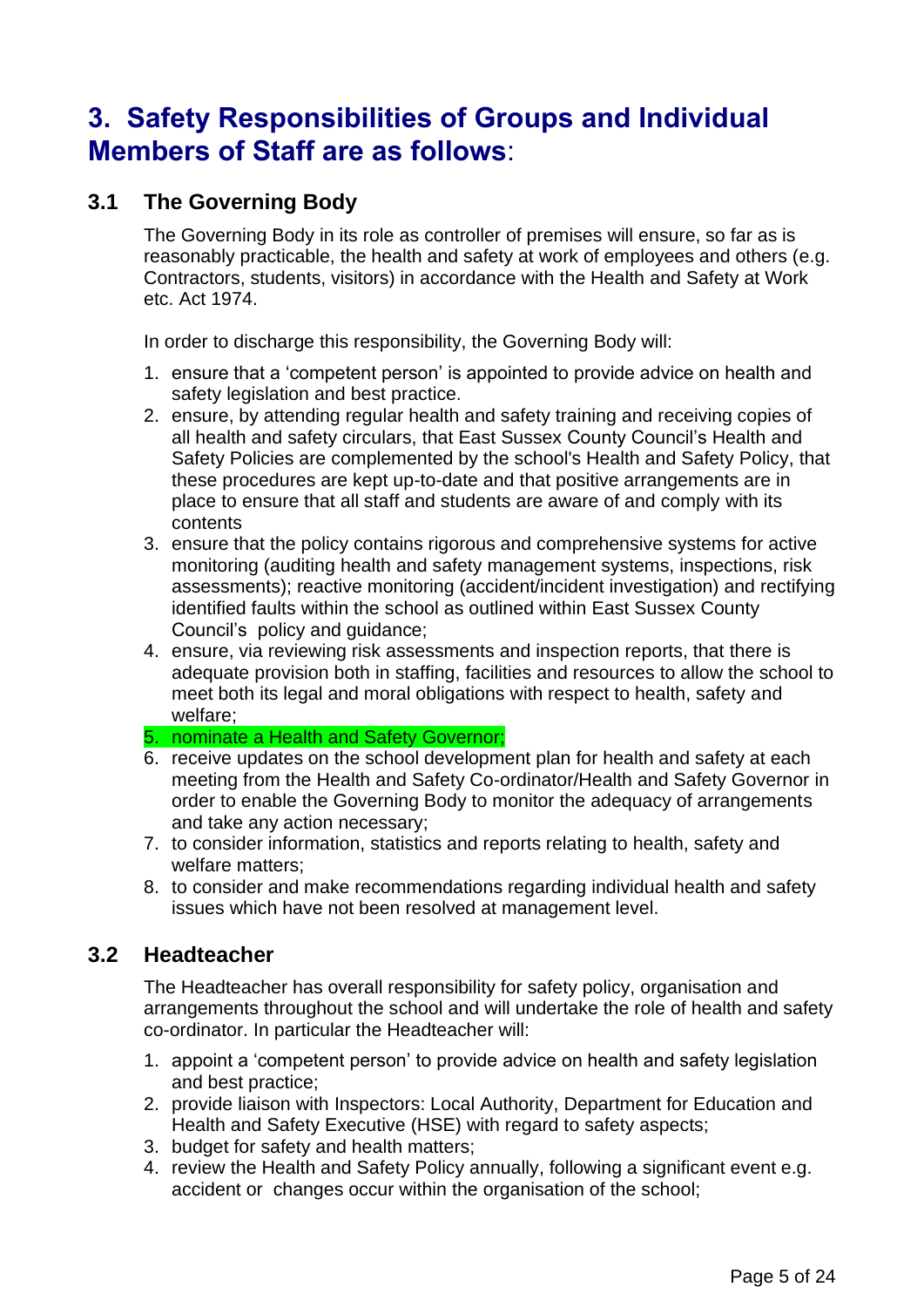- 5. develop, introduce, maintain and review safety management procedures to ensure the school complies with legislative requirements and good industry practice e.g. risk assessments including fire, display screen equipment and manual handling;
- 6. ensure that routine maintenance checks and inspections required by legislation of fixed service equipment, i.e. boilers, pressure vessels etc. are undertaken;
- 7. ensure all portable electrical equipment is tested on a regular basis;
- 8. ensure the provision and maintenance of all 'fire' equipment, including the preparation and review of Fire Risk Assessments;
- 9. ensure health and safety issues associated with major building projects are complied with;
- 10.ensure that incidents, near misses and dangerous occurrences are reported via East Sussex County Council's online incident reporting system, minor injuries form or hazard reporting system, as appropriate;
- 11.ensure that incident investigations are carried out and learning outcomes applied to future practice to prevent reoccurrence;
- 12.monitor incident trends to identify methods of reducing accidents;
- 13.investigate and advise on hazards and precautions;
- 14.ensure the necessary records are maintained relating to accidents associated with the work of the school;
- 15.make an annual report on health and safety matters including buildings and safety management to the Governing Body;
- 16.ensure safety procedures are developed and adhered to for operations carried out within the school by their staff and by outside contractors under their control;
- 17.ensure that health and safety is considered as an integral part of teaching;
- 18.instigate appropriate disciplinary action where it is shown that staff have ignored or shown a disregard for health and safety matters outlined within the Safety Policy, School Codes of Practice or health and safety legislation;
- 19.ensure that premises safety inspections are carried out at specified intervals e.g. weekly, bi-termly, recorded and that necessary remedial action is carried out;
- 20.ensure that health and safety is taken into account when considering any proposed or impending changes e.g. building works, room allocate or usage, etc;
- 21.ensure that emergency procedures and fire evacuation practices are in place within the school:
- 22.have a general oversight of health and first aid matters;
- 23.monitor the general safety programme;
- 24.publicise safety matters;
- 25.ensure all full and part-time staff receive appropriate health and safety training at induction which must include emergency arrangements (i.e. first aid, fire and accident reporting), and specific sections of the Health and Safety Policy are discussed to ensure that new members of staff are aware of their responsibilities and any restricted tasks and activities;
- 26.monitor student health records prior to entry and to report/advise Kayleigh Vile (Head of School) of illnesses that need to be brought to the attention of specific staff (e.g. epilepsy);
- 27.ensure adequate numbers of staff are provided with appropriate training so that they may support the following management arrangements:
	- First aid
	- Fire and emergency evacuation
	- Risk assessments, including fire, display screen equipment, manual handling, substances and general risk assessments.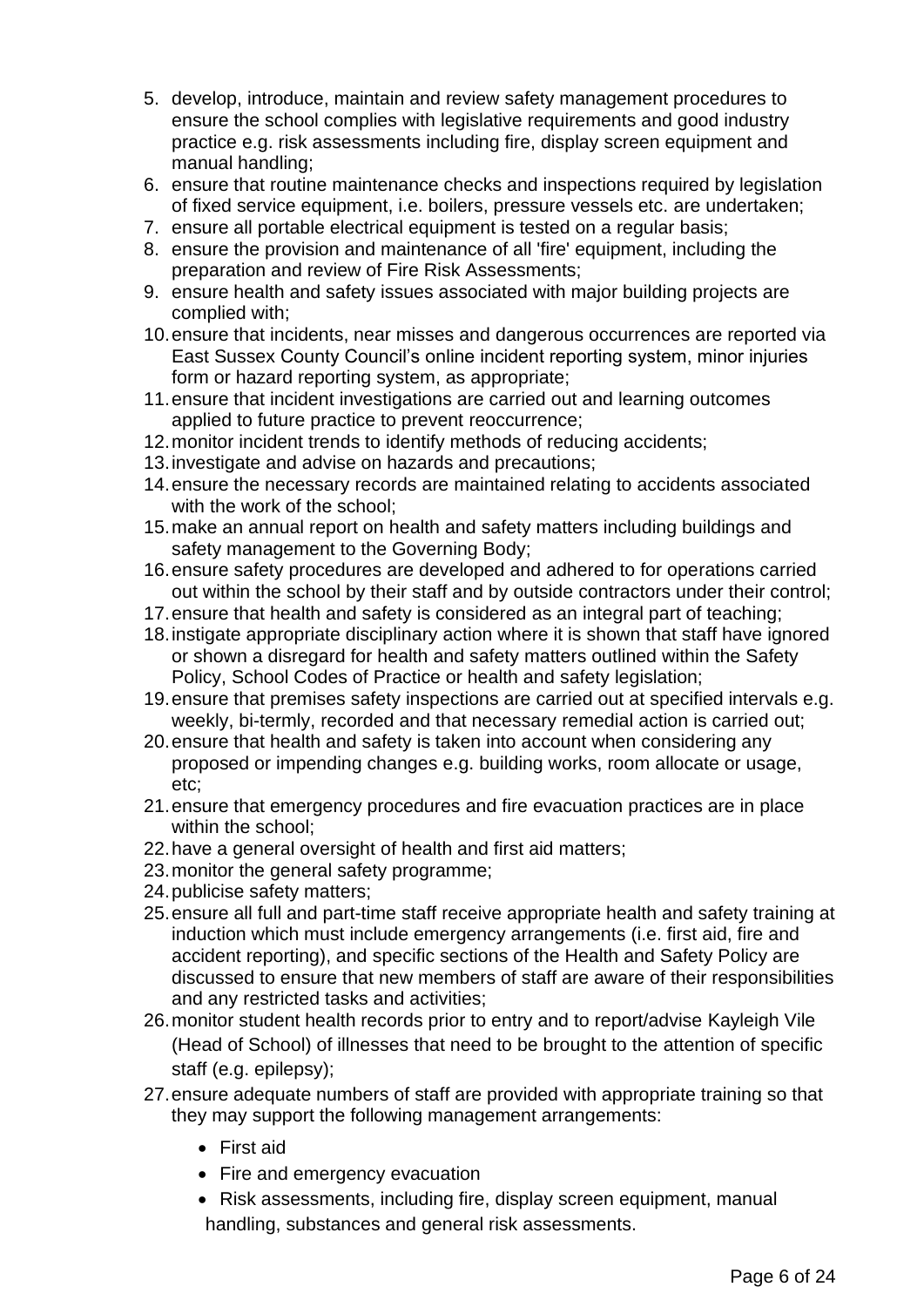Kayleigh Vile (Head of School) will assume these duties in the absence of the Executive Headteacher and has the authority to make and implement decisions throughout the school at any level if there is:

- immediate danger, or,
- dangerous practice, or
- breach of the law.

#### **3.3 The Educational Visits Co-ordinator (EVC) will:**

- 1. be involved in educational visit management in order to ensure that the Children's Services' Offsite Activities and Educational Visits Policy is followed;
- 2. work with group leaders to ensure that the aims of the educational visit are achievable and in line with those of the establishment;
- 3. after discussion with the Headteacher and Governing Body, either approve proposal or submit to the Children's Services' Outdoor Education Adviser;
- 4. ensure that the schools educational visits meet the Children's Services requirements;
- 5. confirm that adequate risk assessments have been carried out;
- 6. support the Headteacher in the management and evaluation of educational visits;
- 7. confirm the leadership of the group is appropriate, this to include accompanying staff and volunteers.

#### **3.4 Teachers**

Teachers are responsible to for the immediate safety of the pupils in their classroom. Each teacher will:

- 1. develop policies based on East Sussex County Council's guidance documents for their curriculum specialist area;
- 2. update colleagues within the school on any change in practice;
- 3. issue safety guidance for their curriculum specialist area;
- 4. carry out risk assessments for their curriculum specialist areas;
- 5. ensure that risk assessments are referenced as part of the lesson planning process;
- 6. ensure that risk assessments are appropriate for the activity and pupil group. Any amendments should be recorded as part of a specific risk assessment
- 7. follow safe working procedures personally;
- 8. ensure equipment, including personal protection equipment, is maintained in a safe condition and that substances hazardous to health are stored in a safe place;
- 9. give adequate safety information in lessons as required;
- 10.ensure that special working procedures, protective clothing and equipment, etc., are provided and used where necessary;
- 11.attend to general tidiness in the work area;
- 12.ensure that clear instructions and warnings are given, to students, verbally and in writing as often as necessary;
- 13.report defects and make recommendations to the Headteacher where necessary;
- 14.ensure all accidents within the area of responsibility are recorded in line with the school policy.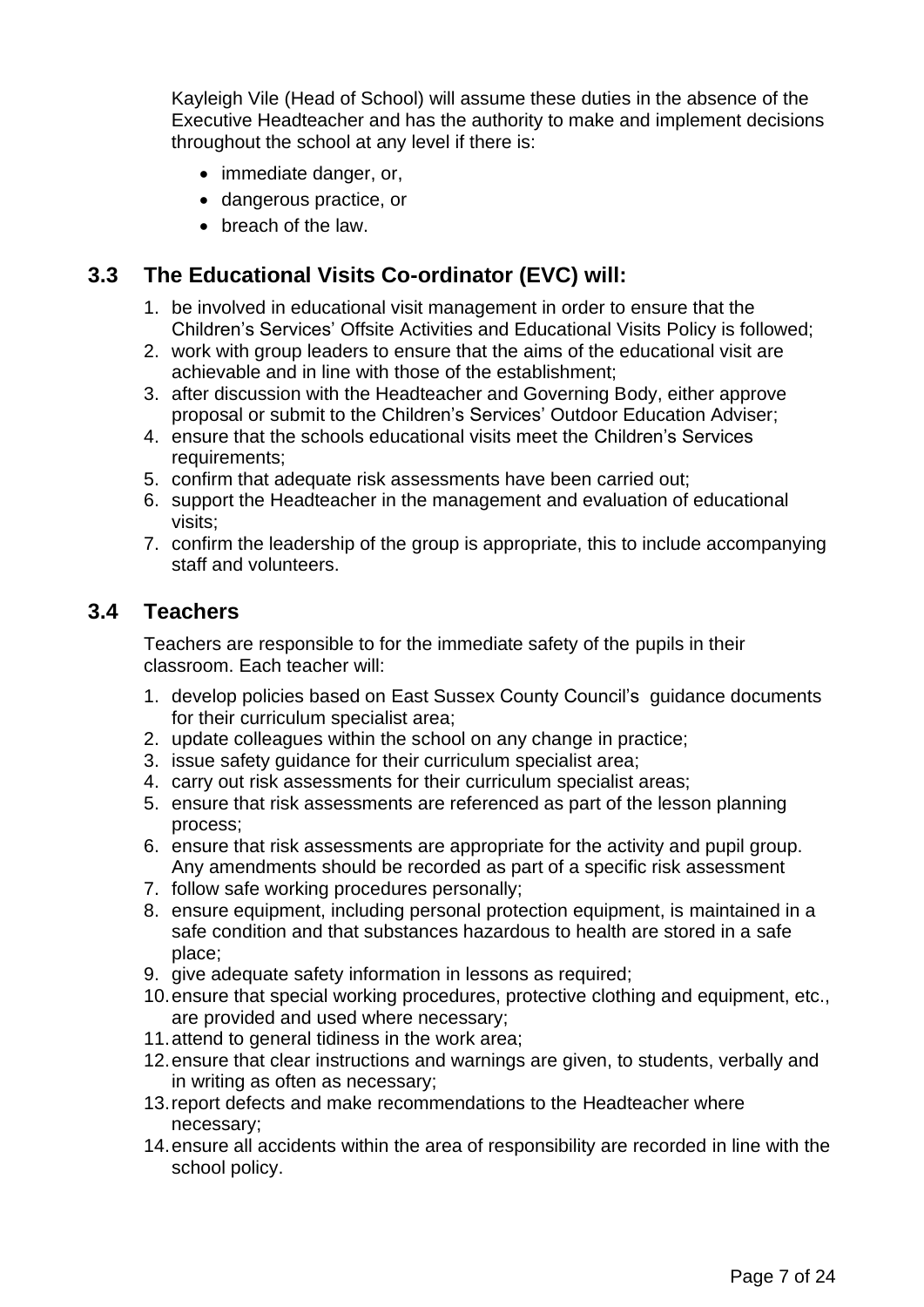### **3.5 Teaching Assistants**

The teaching assistant is immediately responsible to the teacher whilst the class is in session; otherwise their line manager is Kayleigh Vile (Head of School)

Additionally, the teaching assistants will:

- 1. be aware of any risk assessments for specific activities and follow safe working procedures personally;
- 2. be familiar with the general and particular safety rules that apply to their area of work;
- 3. maintain good housekeeping standards;
- 4. ensure all accidents within the area of responsibility are recorded in line with the school policy;
- 5. report defects to their line manager.

### **3.6 First Aid Co-ordinator/Nominated First Aider (if appropriate)**

The First Aid Co-ordinator/Nominated First Aider, when on duty, is responsible for supporting health and welfare issues within the school and in particular:

- 1. to be responsible for attending to and monitoring student or visitor illness/injury and to refer students to their own doctor or hospital as appropriate;
- 2. to maintain the school medical rooms and equipment;
- 3. to assist in the monitoring of first aid equipment and boxes on school site;
- 4. ensure all accidents within the area of responsibility are recorded in line with the school policy;
- 5. to assist in the development and health promotion activities at the school.

### **3.7 The Site Manager/Caretaker will**

- 1. undertake required premises safety inspections e.g. weekly, bi-termly, and keep records of any faults identified (if appropriate);
- 2. attend to defect reports and recommendations from the Headteacher or staff;
- 3. keep records of hazards identified on site by staff and the remedial action taken and when;
- 4. when liaising with contractors, assume the duties as outlined in 3.9 below;
- 5. ensure all accidents within the area of responsibility are recorded in line with the school policy;
- 6. ensure equipment, including personal protection equipment is maintained in a safe condition and that substances hazardous to health are stored in a safe place.

### **3.8 Trade Union Safety Representatives**

In accordance with the Safety Representatives and Safety Committee Regulations the safety representatives will, where appointed:

- 1. represent the employees in consultation with the employer and with their representative; investigate potential hazards and dangerous occurrences at the workplace and examine the causes of accidents at the workplace;
- 2. investigate complaints by any employee they represent relating to health and safety and welfare at work;
- 3. represent employees in consultations with inspectors of the Health and Safety Executive and of any other enforcing authority;
- 4. receive information from inspectors;
- 5. attend meetings of safety committees to which they are elected;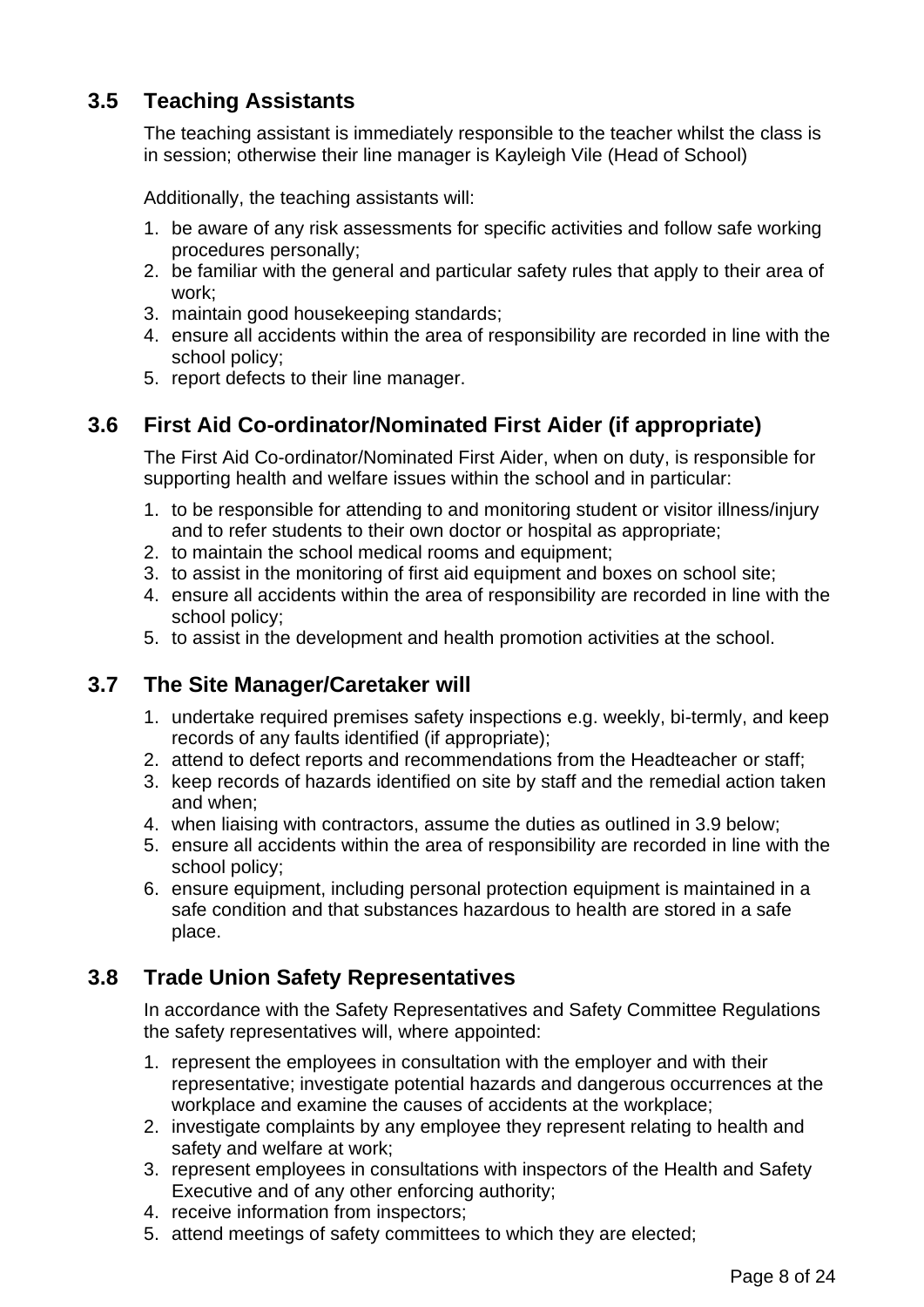6. inspect the workplace if they have given the employer or their representative reasonable notice in writing of their intention to do so and have not inspected it in the previous three months. They may carry out additional inspections where there are substantial changes in work conditions.

### **3.9 Staff Liaising with Contractors**

Staff liaising with contractors carrying out work at the school should bear in mind that they have a responsibility to take appropriate action if they observe the contractor or his employees using any working practice or item of equipment which the member of staff considers to be dangerous or potentially dangerous. Such action could include reporting the matter to the Headteacher for them to rectify.

Staff must ensure that a contractor arriving at site, reports to Reception and a nominated person ensures that the contractors are informed of any hazards on the school site e.g. asbestos. Approval must also be gained by the contractor to start work. Only those staff nominated by the Headteacher to liaise with the contractors must undertake this activity due to the procedures put in place by the school to implement East Sussex County Council's Asbestos Management in the Workplace Policy and the Safety Management of Contractors Policy.

### **3.10 Members of Staff Generally**

Each member of staff is responsible for their own personal safety and that of other persons in the school by the proper observation of school rules and procedures (e.g. by ensuring visitors report to the Reception area on arrival at the school).

Staff are reminded of the general duty imposed by the Health and Safety at Work Act 1974 at Sections 7 and 8:

*7. 'It shall be the duty of every employee while at work*

- *a) to take reasonable care for the health and safety of himself and other persons who may be affected by his acts or omissions at work, and,*
- *b) as regards any duty or requirement imposed on his employer or any other person by or under any of the relevant statutory provisions, to cooperate with him so far as is necessary to enable that duty or requirement to be performed or complied with.'*
- *8. 'No person shall intentionally or recklessly interfere with or misuse anything provided in the interests of health, safety or welfare in pursuance of any of the relevant statutory provisions,'*

### <span id="page-8-0"></span>**4. Provision of competent health and safety advice**

To ensure compliance with legislation, the East Sussex County Council Health and Safety team will:

- 1. Advise on health and safety legislation and best practice. This supports and enhances the policy, guidance documents and model templates that are issued to ensure compliance with health and safety legislation.
- 2. Provide access to a web-based auditing tool and inclusion within the audit programme to support compliance with health and safety legislation and best practice.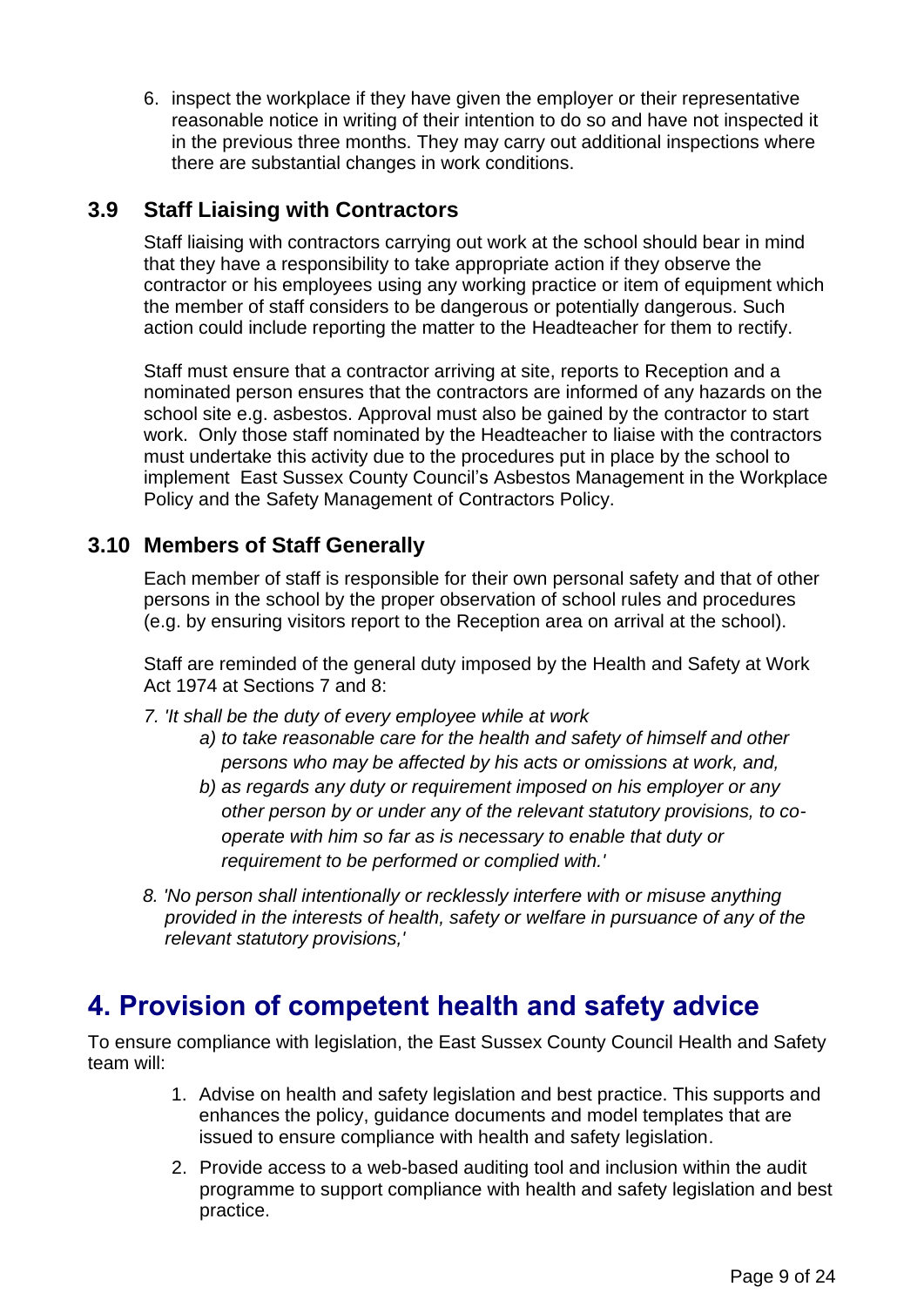- 3. Visit site to provide advice and guidance on a range of health and safety topics.
- 4. Publish health and safety newsletters to keep health and safety co-ordinators up to date on health and safety legislation.
- 5. Provide an onsite induction for new Executive Headteachers, Headteachers, Heads of School and Health and Safety Co-ordinators.
- 6. Provide access to the East Sussex County Council online incident reporting system and completion of RIDDOR reportable accidents to the Health and Safety Executive by the Health and Safety Team.

The East Sussex County Council Health and Safety Team are:

- Kim Hicks CMIOSH (Chartered Member of IOSH) with a total of 27 years' experience in H&S, 22 of those years within the education sector
- Rebecca Courtneidge Grad IOSH (graduate member of IOSH) with 10 years' experience in H&S within the education sector.

### <span id="page-9-0"></span>**5. Staff Consultation**

Consultation with staff on health and safety matters will be via the staff meeting. Health and safety will be a standard agenda item every month and staff are encouraged to raise any concerns either via this process or individually. The aim of consultation is to improve and maintain health and safety policies and procedures within the school and to encourage effective communication regarding health, safety and welfare matters.

### <span id="page-9-1"></span>**6. Crisis Management**

A crisis management team has been set up to assist in the reduction of major hazards and risks and to action a recovery plan in the event of a serious accident. A separate Crisis Management Plan has been developed by the school and is summarised below.

#### **6.1 Crisis Management Team:**

- The Headteacher:
- Deputy Headteacher;
- Caretaker/Site Manager;
- Chair of Governors/Health and Safety Governor.

### **6.2 Function of the Crisis Management Team:**

- to act as the decision-making authority for the management of an incident;
- to develop the procedures and practices to be used for handling emergency situations and communicating these to all employees of the organisation;
- to establish and maintain a crisis management centre. The centre will have the necessary equipment available for rapid activation during an emergency. The equipment includes communications equipment, emergency plans and procedures, a log to record all actions taken during the crisis, necessary office equipment and supplies and appropriate maps and building plans;
- to assess the nature, degree and likelihood of threats to the organisation's interests (personnel, facilities, information and other assets) in order to determine the vulnerability to those threats of the organisation's personnel, facilities or assets;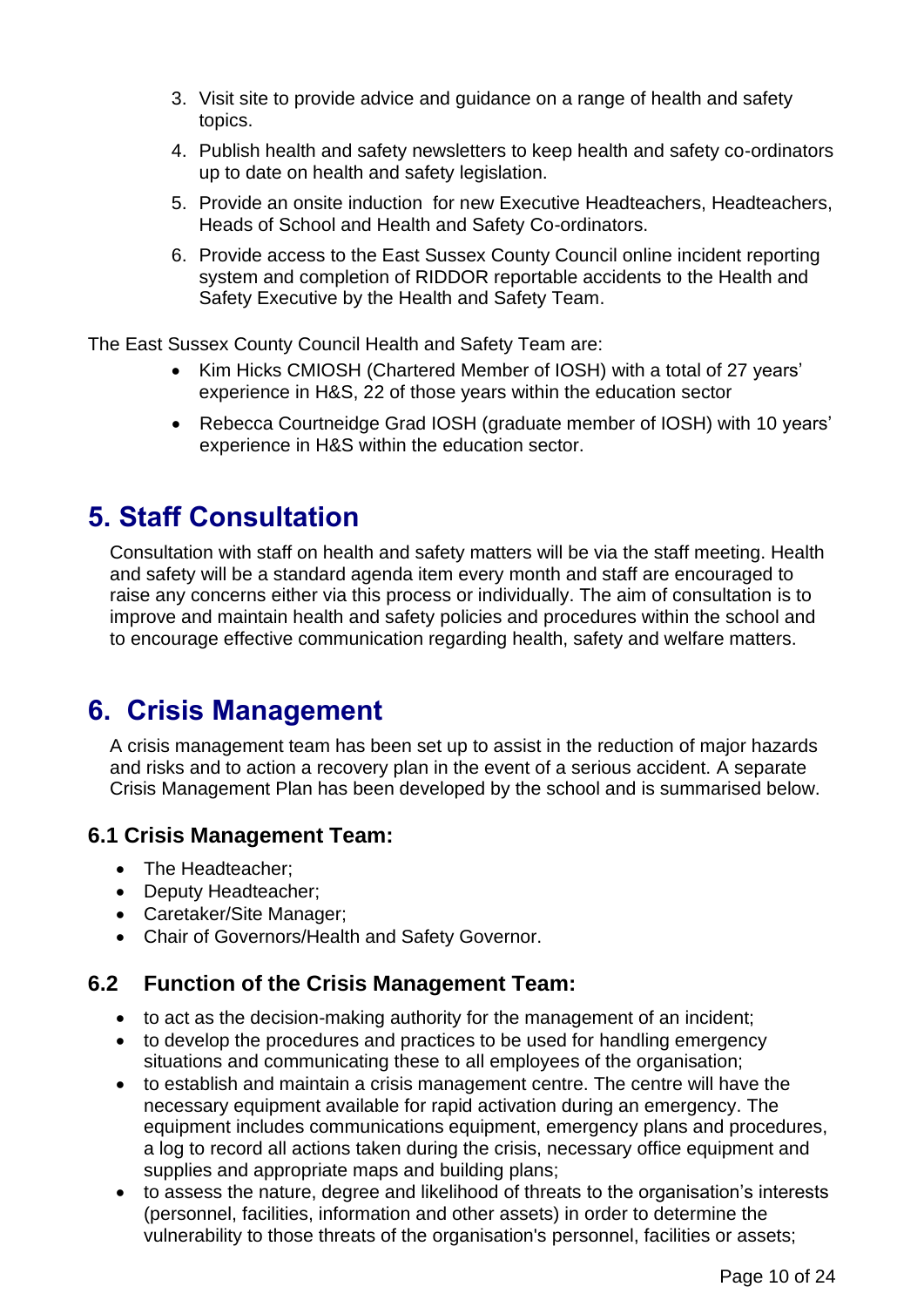• to test the crisis management plan on a regular basis to ensure that it is feasible and realistic. Whenever the plan is found to be deficient immediate corrections will be made.

# <span id="page-10-0"></span>**7. COVID-19**

A school specific risk assessment on COVID-19 has been undertaken and has been approved by the governing body. This risk assessment is regularly reviewed and is available to staff on the school website

<https://easthoathly.pioneerfederation.co.uk/category/coronavirus-updates/> . The school will keep staff informed of any updates to the risk assessment and/or associated policies/procedures as circumstances in school and public health advice changes.

The school regularly reviews the government guidance on COVID-19 and will increase or reduce control measures in line with outbreak management and contingency plans for the school and local area. The main control measures to manage COVID-19 are:

- Ensuring good hygiene for everyone
- Maintaining appropriate cleaning regimes
- Keeping occupied spaces well ventilated
- Following public health advice on testing, self-isolation and managing confirmed cases of COVID-19.

### <span id="page-10-1"></span>**8. General Emergency Procedures**

The summoning of emergency services is via the Office Administrator and Headteacher. In the event of a major disaster the Crisis Management Team must be alerted.

# <span id="page-10-2"></span>**9. Fire Procedures (also see the Fire Safety Policy)**

The signal for evacuation will be the continuous ringing of the fire bell. Always evacuate the school if the fire alarm sounds – assume every alarm could be for real. Never re-enter the building while the alarm is still sounding or before a senior member of staff has confirmed it is safe to do so.

On hearing the alarm, leave the room you are in and proceed to the nearest safe exit out of the building, switching off the lights, closing the doors and windows as you do so.

Everyone must walk swiftly  $-$  not run  $-$  and take no belongings with them.

When outside the building assemble the pupils at the assembly point. Check that all pupils/visitors/volunteers, etc are accounted for.

**The office administrator** (or in their absence Janette Wicks – Bursar) must take the registers and visitors book.

Staff must report to the senior member of staff to confirm whether or not all of their pupils/visitors/volunteers, etc are safely out of the building.

**Teachers** must know the correct route for evacuating the class which they are teaching, and it is the responsibility of the Headteacher to define the route and inform all members of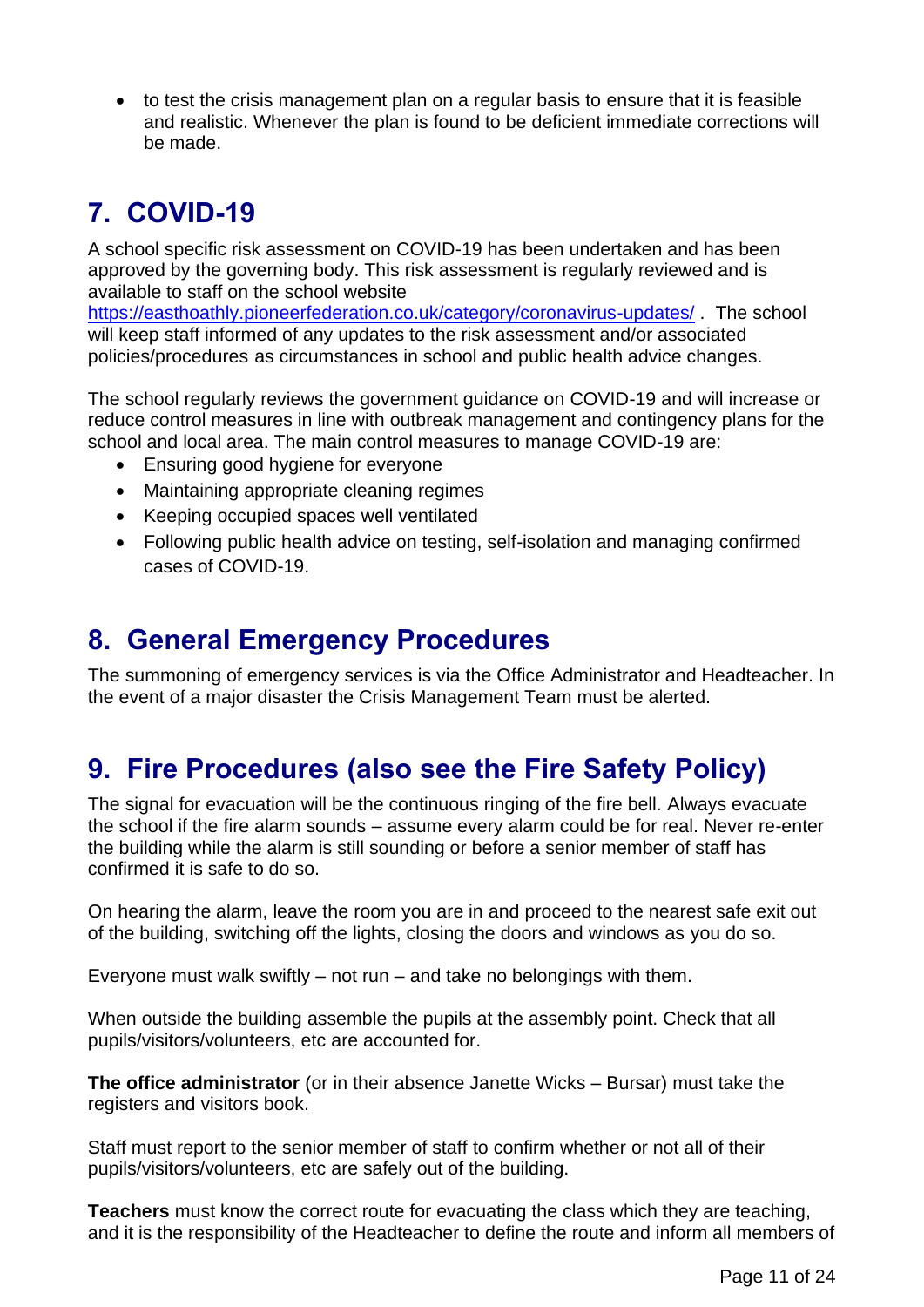staff. They are responsible for maintaining clear access to that escape routes at all times, and for helping to maintain access to the other escape routes. Teachers will be responsible for evacuating volunteers or other visitors from their classrooms in times of emergencies.

**MDSA's** must know the correct method for evacuating the building at lunchtime. This information will be conveyed by the Headteacher who will ensure that there is a lunchtime practice at least annually.

Lizzie Hillier (TA) will check the toilets. The Headteacher will arrange staff to cut off supplies of gas and/or electricity should the need arise.

**The Headteacher** will organise practice fire evacuations as appropriate, but at least three times per year, monitor for effectiveness and records kept within the fire log book. The fire alarm will be tested weekly.

The extinguishers will be serviced and maintained as part of an annual contract. This contract will be monitored via the safety premises inspection. Any faults must be reported to the Headteacher for immediate remedial action. Emergency evacuation notices are displayed in all classrooms. The Headteacher will ensure that these notices are displayed in a prominent position as part of the premises inspection.

**Any pupil with special needs** must be given special consideration by their class teacher as to whether or not a Personal Emergency Evacuation Plan (PEEP) is required. This will need to be devised with the Headteacher, if the class teacher or SENCO identify a specific issue.

A fire risk assessment has been completed for these premises and will be reviewed on an annual basis or when any changes occur.

### <span id="page-11-0"></span>**10. Bomb Incident Management**

Unlike fire evacuations it is difficult to define clear, mandatory guidelines that must be followed. Some decisions must be made at the time in question depending upon the actual circumstances. Therefore the Crisis Management Team will liaise with the Children's Services Department, Police and Fire Rescue Service and follow their advice on the evacuation procedure and assembly point. This will then be communicated to staff, pupils, visitors, etc by an appropriate means.

Any member of staff who receives information regarding a bomb on-site must immediately inform the Headteacher or a member of senior management in their absence.

### <span id="page-11-1"></span>**11. First Aid Procedure (also see the First Aid Policy)**

There will be at least 3 people on the staff who will have current first aid training, with the aim that there should be one qualified person on site at any one time.

The named first aiders for the school are listed in Appendix 1 at the end of this document and also published in school on signage around the site.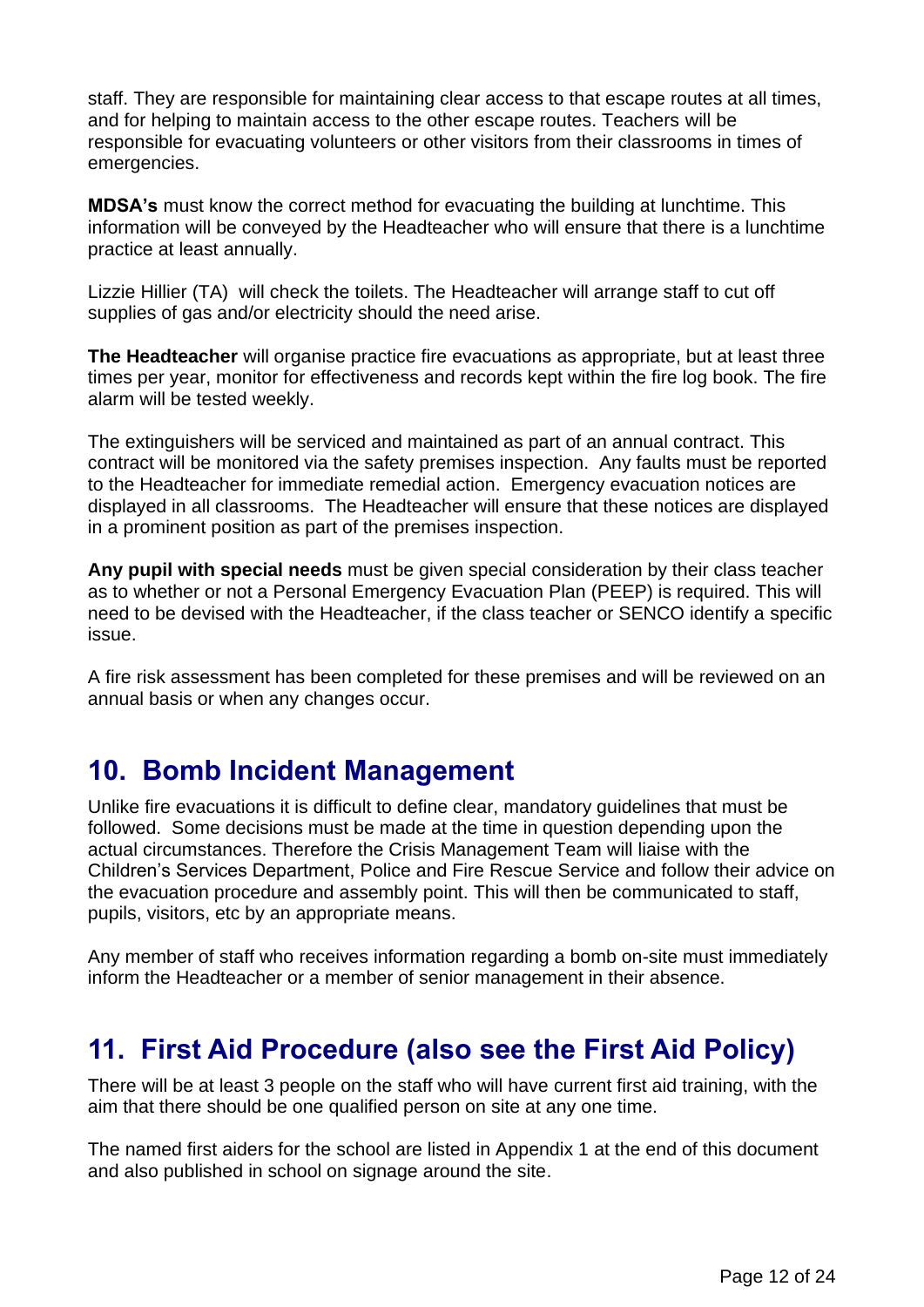First aid boxes are kept in classrooms and the First Aid Room The First Aid Coordinator/nominated first aider provides first aid support and maintains a central supply of first aid materials to supplement first aid boxes. Parents will be expected to inform the school if their child has an allergy and a list of any such children will be kept and displayed. All injuries which come to staff attention, no matter how slight, should be recorded on the minor injuries form and/or County Council's online incident reporting system.

The minor injuries form and "bump notes" will be recorded on Medical Tracker and should be completed by the person administering first aid. In case of doubt as to whether or not a child's parent should be immediately alerted, contact the Headteacher or in their absence Erin Mackarness (Senior Teacher). Err on the side of caution. In the event of an accident, if the parents (and their nominated contacts) are unavailable, we may consider it wise to send a pupil to hospital. In these cases the pupil will be accompanied by a member of staff.

The school will communicate to parents/guardians a summary of the arrangements for first aid and accident reporting.

## <span id="page-12-0"></span>**12. Incident/Accident Recording and Reporting (also see the Incident Reporting and Investigating Policy)**

*In the event of an incident/accident the following procedure must be followed:*

- render any equipment inoperative;
- summon assistance;
- if the injury is of a minor nature ensure follow-up treatment is carried out by reporting to the qualified First Aider;
- if the injury is of a major nature then an ambulance should be summoned immediately without undue delay attempting to contact parents or guardians;
- if the injured person is mobile then they should be taken to the hospital for emergency treatment. Head of School, Kayleigh Vile, is responsible for arranging a member of staff to transport the student/staff to hospital.

The member of staff taking the injured person should:

- stay with the injured person and return with them; or
- stay with the injured person until the parent/guardian arrives at the hospital and then return to school.

All staff must report any incidents, accidents (including violence), dangerous occurrence or near misses involving themselves or visitors/volunteers by recording the details on East Sussex County Council's online incident reporting system. Pupil accidents, depending on the severity, will be reported either on the minor injuries form and/or East Sussex County Council's online incident reporting system.

Specified categories of incidents are reportable to the HSE and these will be undertaken by East Sussex County Council's Health and Safety Team.

All accidents will be investigated, including the review of relevant risk assessments, to prevent re-occurrence. The Headteacher will monitor the incidents, accidents and near misses to identify trends and the governing body will receive information on accidents on a regular basis.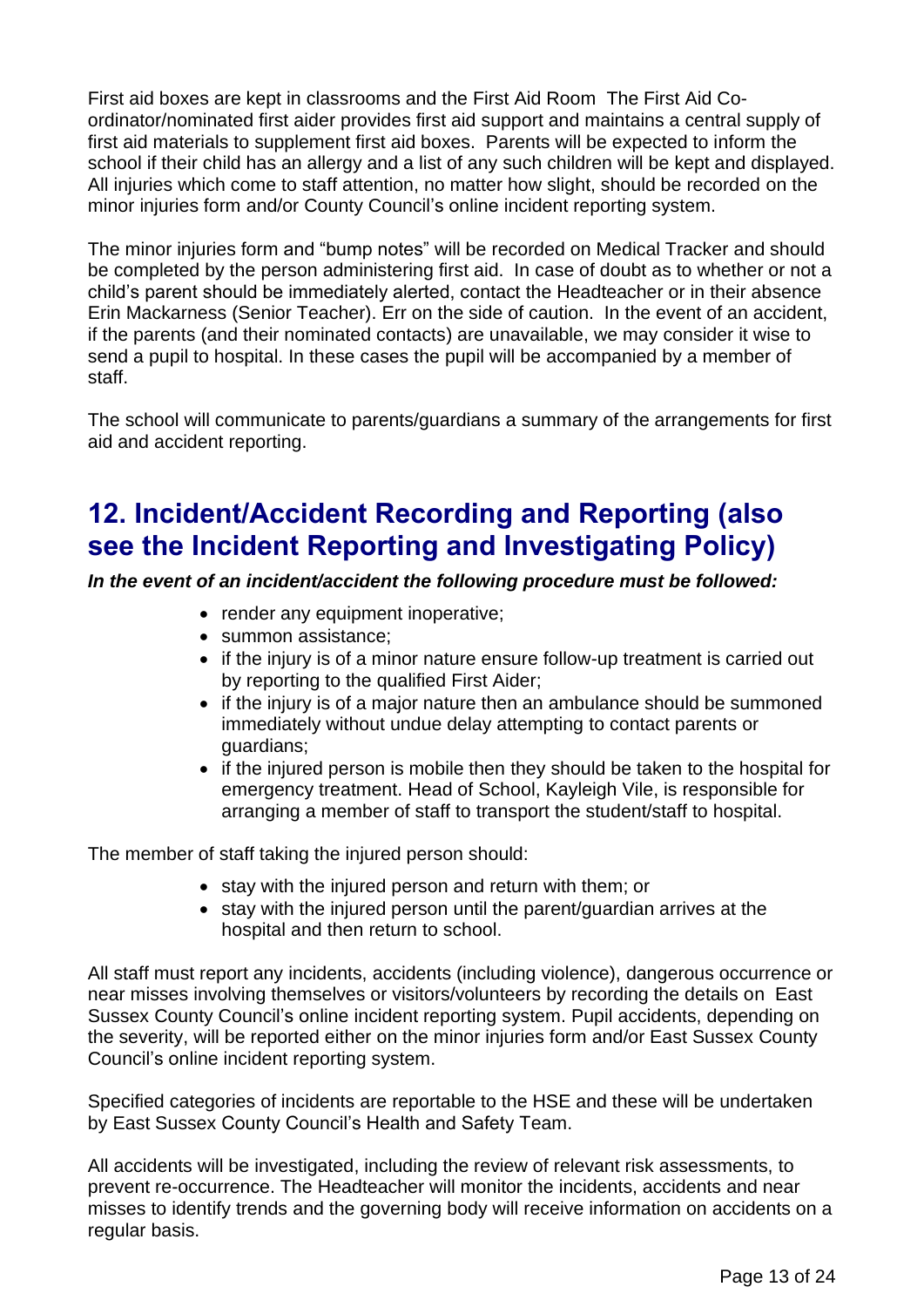# <span id="page-13-0"></span>**13. Health Issues**

### **13.1 Smoking (also see the Smoke Free Policy)**

In an effort to reduce the risk to health from passive smoking, this school is a no smoking site. For the purposes of this policy this includes e-cigarettes.

### **13.2 Alcohol and Drug Abuse (also see the Drugs and Alcohol at Work Policy)**

Staff attending work while under the influence of alcohol or drugs creates an unprofessional image of the school and increases the risk of accidents both to themselves and to colleagues. To minimise the probability of accidents from alcohol or drug abuse, staff whose judgment is impaired will be excluded from work and will be subject to disciplinary procedures.

If you are feeling depressed or anxious about either your work or social situation alcohol or drugs will not provide a long term solution*.* Support is available from our staff counselling service. This is a confidential service and they can be contacted on 0333 212 8382, the service is available 24 hours a day, 365 days a year. (If you do not purchase the EAP service please provide alternative signposting details).

Some drugs prescribed for medical reasons are likely to impair judgment and lower concentration. If you feel you are affected when on medication please inform your line manager so that additional arrangements may be made to safeguard you while at work.

### **13.3 Staff Wellbeing (also see the Stress Management Policy)**

Stress is defined by the HSE as "the adverse reaction people have to excessive pressures or other types of demands placed on them." This distinguishes stress from the pressures or challenges that provide the motivation for everyday living. Being under pressure can often improve performance but when demands and pressures become excessive they can lead to stress.

People respond to pressure in different and individual ways. Much will depend on an employee's personality, experience, motivation and the support available from managers, colleagues, family and friends. Difficulties faced outside of work can also have an impact on someone's ability to cope or function well at work.

If stress is intense and sustained it can lead to mental and physical ill health and contributes to employee ill health and sickness absence. It is important that all staff are aware of the factors that can give rise to stress (stressors) so that where possible their causes can be foreseen and appropriately managed before damage/harm is done. The Headteacher will liaise with staff in identifying the individual stressors and, where practicable, steps will be taken to minimise/eliminate these stressors.

Workloads and stressors will be monitored on an on-going basis as part of 1:1 reviews.

Support is available from our staff counselling service. This is a confidential service and they can be contacted on 0333 212 8382, the service is available 24 hours a day, 365 days a year. (If you do not purchase the EAP service please provide alternative signposting details).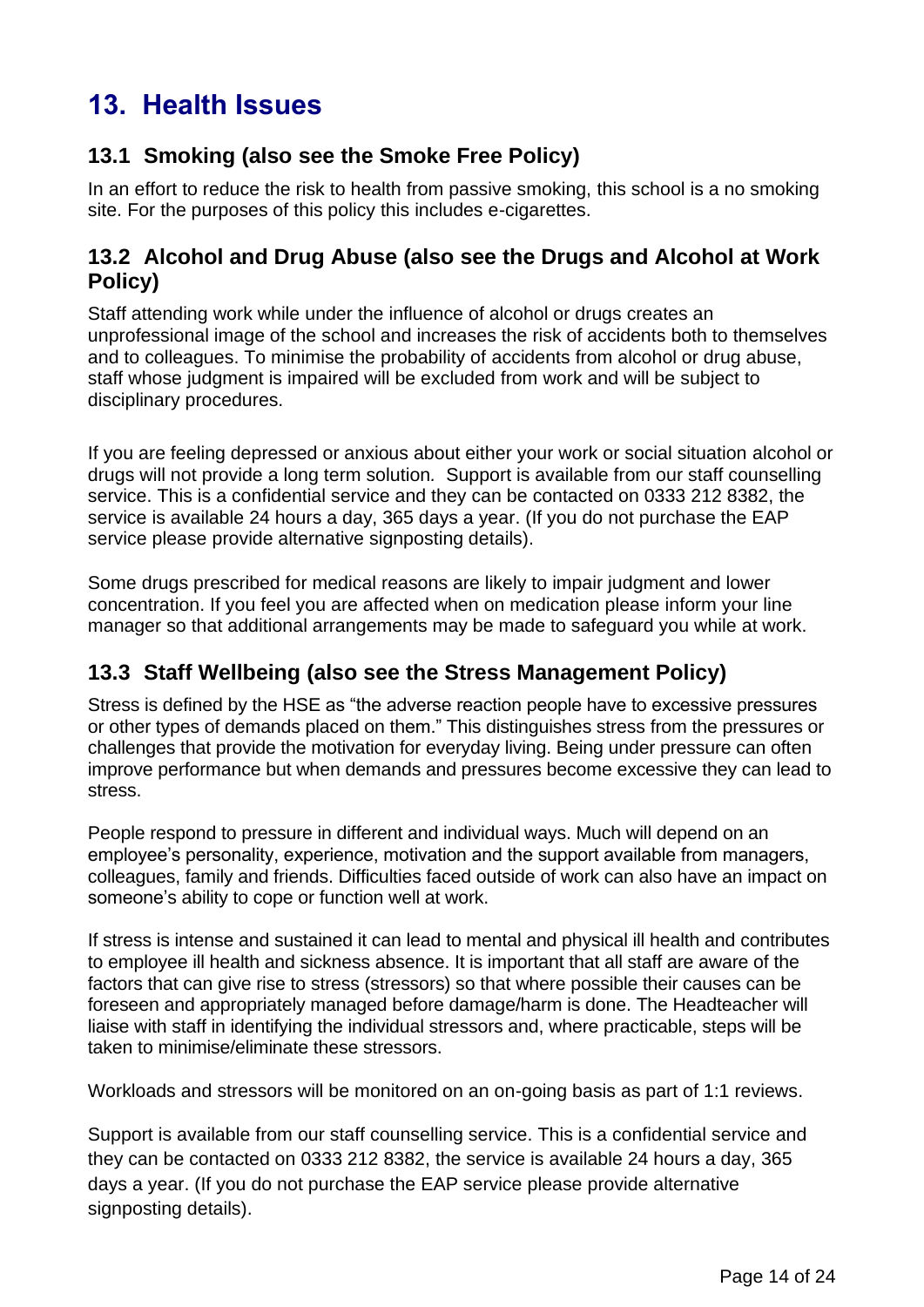### **13.4 Expectant Mothers (also see the Policy on New and Expectant Mothers)**

Pregnancy should not be equated with ill health. It should be regarded as part of everyday life and its health and safety implications can be adequately addressed by normal health and safety management procedures.

Many women work while they are pregnant and will return to work while they are still breast feeding. Some hazards in the workplace may affect the health and safety of new and expectant mothers and of their children. The policy sets out the known risks to new and expectant mothers and gives advice on what needs to be done to comply with the law.

#### **Procedure**

- Staff (full and part-time) are required to inform their line manager and HR as soon as possible and in writing when pregnancy has been confirmed.
- The Line Manager will undertake a risk assessment of the employee work activity to ensure there is no risk to the health of the employee or the unborn child. Copies of the risk assessment will be kept and will be reviewed every four/six weeks.
- The Health and Safety Co-ordinator is available to give advice at any stage of the process, but the general principles of common risk assessment will apply.

#### **13.5 Communicable Diseases (also see the Communicable Diseases Policy)**

From time to time infectious diseases will occur amongst pupils and staff. Infectious diseases are more common amongst school-aged children. Good personal hygiene precautions are crucial to prevent the spread of infections and hand washing is the single most important intervention in the control of cross-infection.

Refer to the 'Communicable Diseases Guidance for Schools' document for:

- guidance on who to contact for help and advice in relation to problems with communicable diseases at school
- basic information on common communicable diseases, and guidance on where to get further up to date information
- information on the role of local Public Health England Centres.

### <span id="page-14-0"></span>**14. Risk Assessments and Guidance Notes (also see the Risk Assessment Policy)**

Specific risk assessments are required for activities involving fire, manual handling, hazardous substances and the use of display screen equipment. More general risk assessments must be completed for those activities where specific assessments have not been carried out.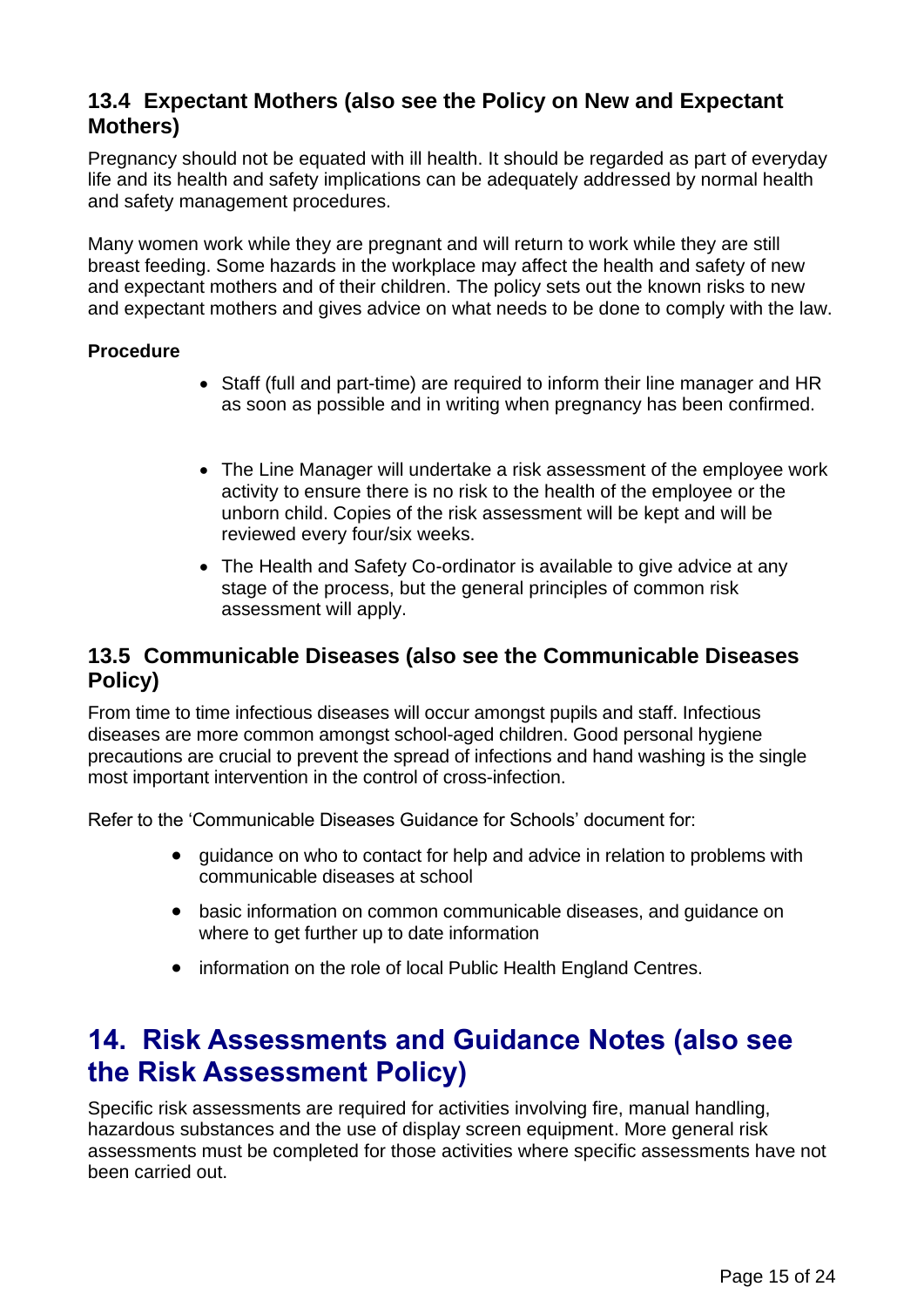Although risk assessments relating to most activities of the school will have been completed on your behalf, the content of these assessments will form part of the induction process. Any changes to the risk assessments will be discussed at staff meetings and all staff must ensure that the risk assessments are implemented when undertaking any activities. Copies of these assessments are held by Joe Gray, caretaker.

The following staff will complete risk assessments for the areas highlighted below:

- COVID-19 Headteacher
- Premises Headteacher/Caretaker
- Curriculum Subject Leaders
- Off-site Visits Group Leader
- Individual/specific Headteacher

Areas of work or activities that are deemed to be more hazardous are likely to have detailed, documented arrangements to minimise the associated risks. It is the responsibility of staff to make yourself aware of the contents of those relating to your area of work.

### <span id="page-15-0"></span>**15. Specific Hazards**

Schools are not generally considered dangerous places to work in, but they can still present risks which could lead to injury or ill health. The hazards relevant to this school are detailed below along with the safe procedures put in place to manage the associated risks.

#### **15.1 Asbestos (also see the Asbestos Management in the Workplace Policy)**

The school has had an asbestos survey completed for the premises and staff will be informed of the locality of any asbestos containing materials within the school and should record that this has been undertaken. Asbestos materials in good condition are safe unless asbestos fibres become airborne, which may happen when materials are damaged. It is essential that where asbestos has been identified staff follow the safe working systems within the school and ensure that the fabric of the building is not disturbed and follow the escalation procedure in the Asbestos Policy where damage to an asbestos material has been identified. Joe Gray (Caretaker) has been nominated to liaise with contractors to ensure that they are provided with relevant safety information and will approve works to be undertaken in school. Joe Gray (Caretaker) s responsible for the development and reviewing of the asbestos management plan for the school.

### **15.2 Legionella (also see the Legionella Policy)**

The risk of contracting Legionellosis from our water system is low, but a managed approach to the condition and use of water systems is vital to manage risk, raise awareness of standards and ensure compliance with specific statutory requirements. Therefore a process is in place to commission a risk assessment of our water systems that will be reviewed on a bi-annual basis or where there has been a physical change to the water distribution system along with the risk assessment recommended regular monitoring undertaken by the Site Manager/Caretaker.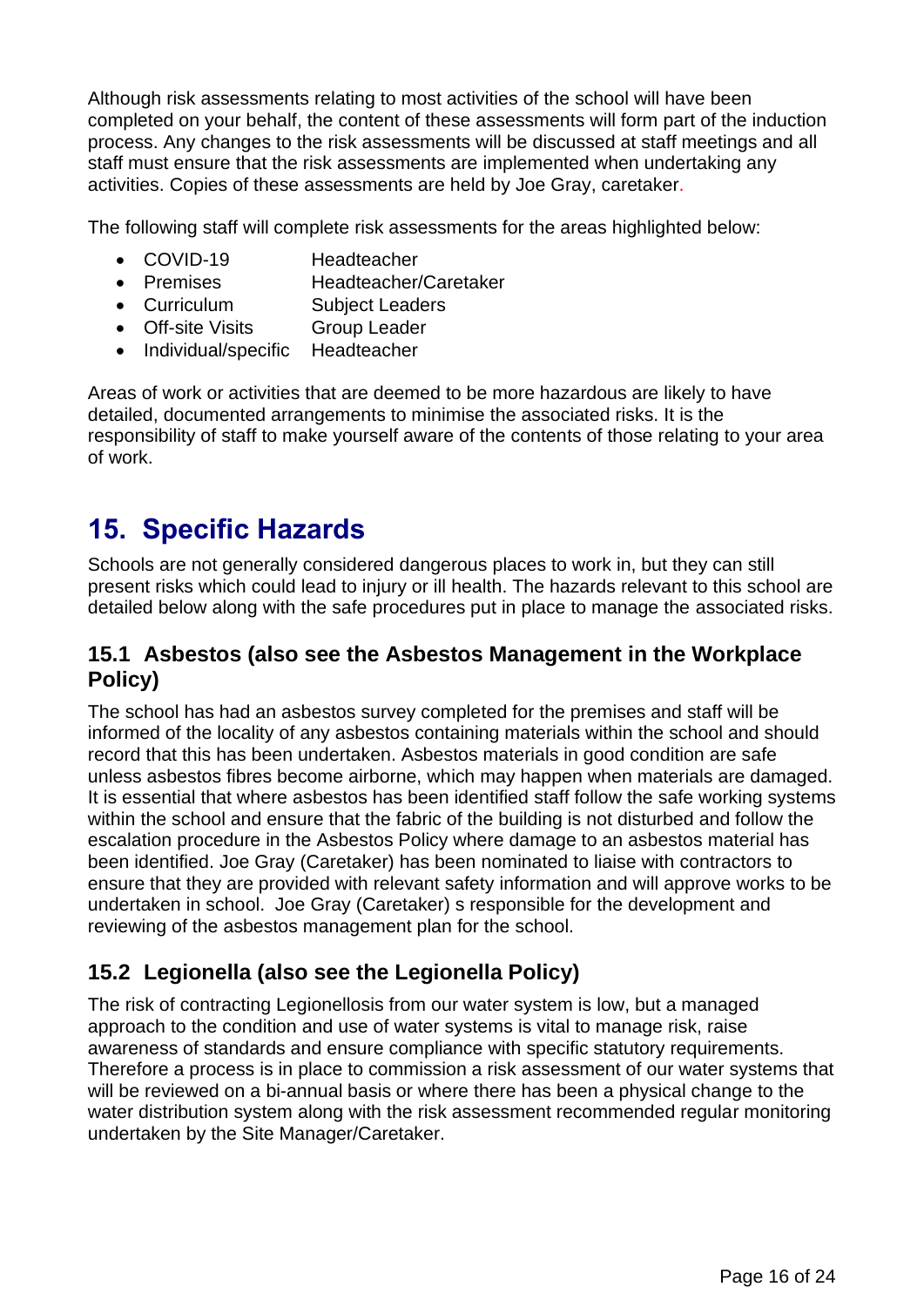### **15.3 Contractors (see also the Contractor Management Policy)**

Any contractor working for the school must be effectively managed from a health and safety perspective, for both legal and operational reasons. We ensure that contractors are competent to undertake works by using the County Council's approved list or by completing a contractors assessment questionnaire. Most works will be planned for out of school hours and in school holidays, however, staff will be informed when contractors will be on site. Pre-start meetings will take place to ensure any impact is minimised. Please see 3.9 of this document for further information on liaising with contractors.

### **15.4 Gas and heating systems**

All gas and heating systems will be regularly maintained by competent contractors. Any faults should be reported to the site manager/caretaker.

### **15.5 Security (see also guidance for schools on security)**

Arrangements are in place for the school site to be as secure as possible and in line with East Sussex County Council guidance. A risk assessment has been undertaken to ensure that adequate controls are in place and it is essential that staff follow these procedures.

### **15.6 Display Screen Equipment (DSE) (also see the Display Screen Equipment Policy)**

The nominated DSE Assessor is the Headteacher and an audit of all staff has been undertaken to identify those who would be considered as DSE 'users'. A list of these staff is contained in Appendix 1. The Headteacher will ensure that all workstations (excluding pupil workstations) comply with the minimum standards as detailed within the County Council Policy. Employee workstations are assessed to identify the risks to health and safety and to remove and reduce any risks to the lowest practicable level.

DSE 'users' are entitled, if they wish, to an eyesight test, particularly if they are experiencing visual difficulties associated with the use of DSE, and if they request it.

The optician's fee for the eyesight test will be reimbursed by the school. The standard form must be completed by the employee prior to the eye test, and taken to the optician. The employee must return the completed form to the Headteacher after the test.

If the optician confirms that a user requires new visual correction specifically for work with DSE, as indicated by a tick in box 3 of the Optometrist's Report, the school will pay a contribution towards the cost. It should be noted that some users who already wear glasses may or may not need special glasses for display screen work.

### **15.7 Electrical Equipment (also see the Electricity at Work Policy)**

All staff are responsible for ensuring that they use and handle electrical equipment sensibly and safely. Any pupil or volunteer who handles electrical appliances does so under the supervision of the member of staff who directs them.

All electrical equipment is checked annually under the terms of the maintenance contract. The office administrator is responsible for maintaining accurate records and ensuring that all equipment in current use is checked and for making arrangements for the equipment to be accessible.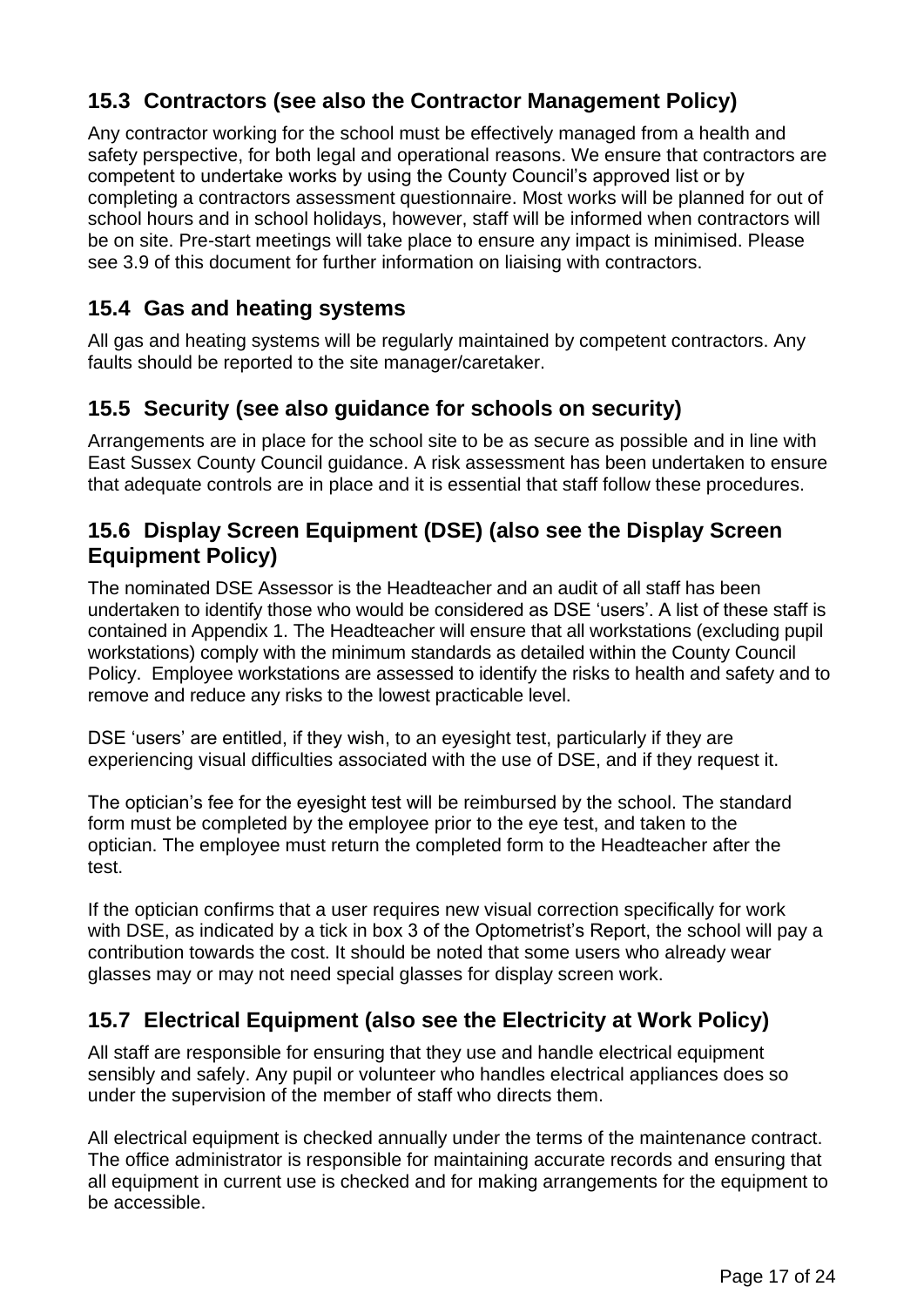If there is any doubt about the safety of the equipment it will not be used. Any potential hazards will be reported to the Headteacher immediately.

The Headteacher must be aware of, and approve the use of any item being brought into schools by a member of staff, volunteer or a pupil. The Headteacher must be aware of and approve the arrangements for temporary electrical extensions required for drama productions, Christmas decorations, etc.

### **15.8 Machinery and Equipment (also see the Work Equipment Policy)**

An inventory of all equipment is kept by the office administrator. Within the curriculum appropriate hand tools are to be used under **strict guidance and close supervision of a teacher or teaching assistant**, when used by pupils. Such equipment, even simple items such as scissors, must be put away before a wet playtime where there is a chance that an accident might occur due to a lower level of supervision.

### **15.9 Moving and Handling (also see the Manual Handling Operations Policy)**

All equipment must be moved safely. Large pieces of equipment will only be moved by people who have received training. PE equipment may be moved by pupils but they must be given clear instruction in the correct way to lift and handle items. Close supervision is appropriate at all times.

The Headteacher will be responsible for undertaking risk assessments for manual handling tasks for object and loads. Training will be offered to those staff who are expected to lift objects. If you are apprehensive about your capability to move goods, equipment or furniture, please either ask for help or do not undertake the activity. Where lifting equipment is provided, only those members of staff who have been trained in the use of the equipment may undertake this activity.

If there is a requirement for pupils to be moved, the Headteacher will arrange training for staff.

### **15.10 Work at Height (also see the Work at Height Policy)**

All work at height activities must be properly planned and organised to ensure they are carried out safely. The hierarchy to follow is:

- Avoid work at height if at all possible
- If work at height is unavoidable, control measures must be put in place to prevent falls
- Where the risk of falling cannot be prevented, control measures must be put in place to minimise the distances and consequences of a fall

The selection and inspection of suitable equipment is an essential control feature. Chairs, furniture or other equipment not designed for this purpose must not be used to work at height or access.

Work at height activities will only be carried out by staff who are **competent and authorised** for the work involved and work will only commence when risk assessments and safe systems of work are in place and understood.

Joe Gray (Caretaker) *will be responsible for undertaking risk assessments for work at height tasks.*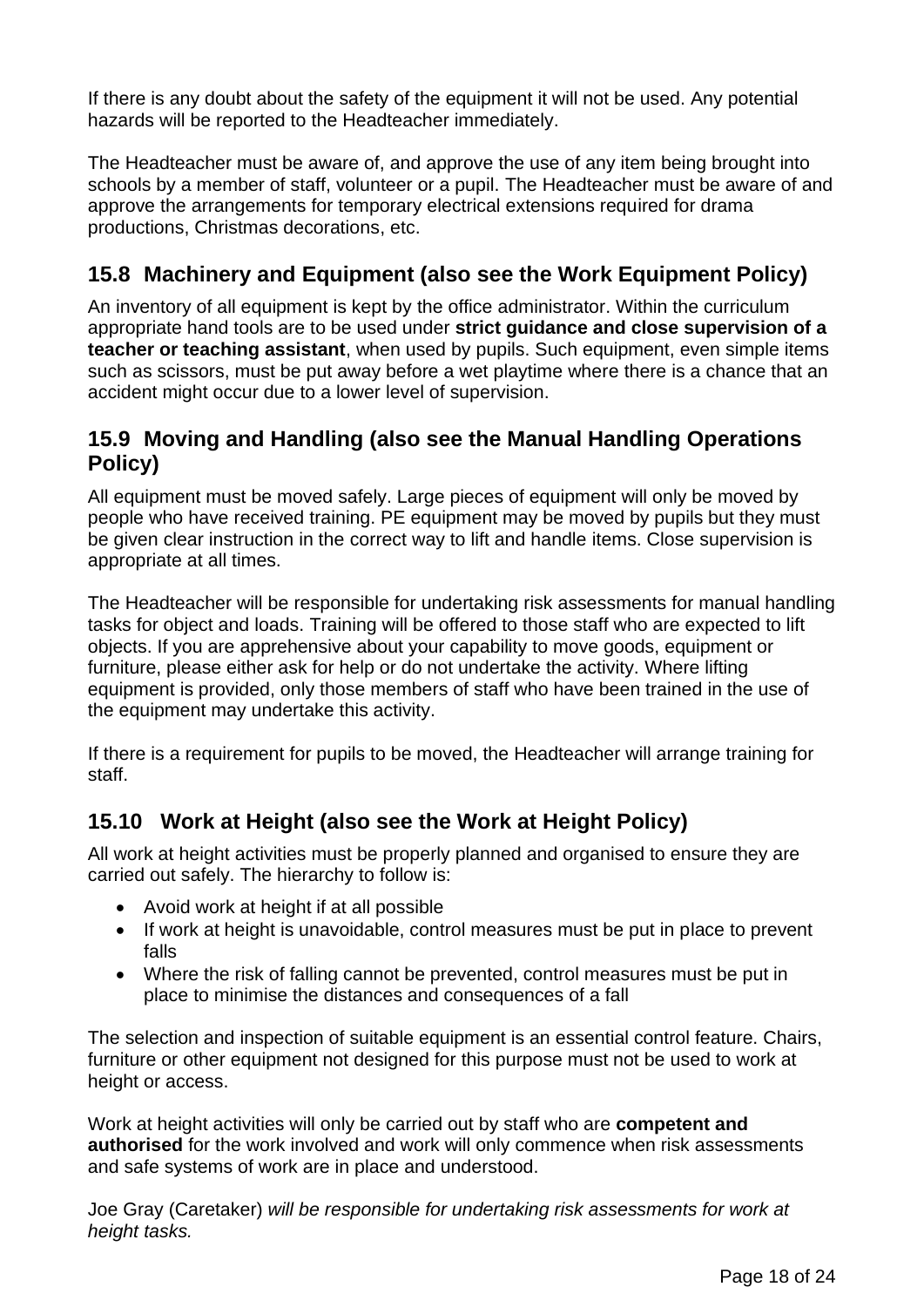Staff without the half day training will not undertake any work at height and will contact the Site Team/ Site Manager/ Caretaker for any access requirements.

### **15.11 Vehicle Safety in Schools** (Delete if not appropriate)\*

Vehicles at work are a major cause of fatal and major injuries nationally every year. All schools have deliveries and waste collections on their sites and some also have provision of parking. All vehicle movements must be considered in relation to how traffic is managed. A risk assessment has been undertaken and it is essential that staff follow these procedures – see Vehicle on Site Risk assessment

Joe Gray (Caretaker) is responsible for ensuring vehicle safety arrangements are in place including risk assessments.

#### **15.12 Housekeeping (also see the Workplace Health, Safety and Welfare Policy)**

The risk of injury within the workplace is most likely to be caused by the more mundane hazards as a result of poor housekeeping. Trips and falls can be caused by trailing cables, objects left on floors, traffic routes blocked within the classroom. It is the responsibility of the teacher to ensure that their classroom has clear traffic routes and that exit routes are kept clear. The Caretaker will undertake an inspection whilst opening the school each morning to ensure that communal areas are free from trip hazards, etc. The Caretaker will report all hazards, obstructions, defects or maintenance requirements to the Headteacher. It is the duty of all staff to be vigilant and aware of possible hazards. If any spillages occur, these should be dealt with immediately.

The school will be cleaned as per the cleaning schedule and will be monitored by the Headteacher. All waste will be disposed of according to appropriate health and safety guidelines.

### **15.13 Violence at Work (also see the Violence and Aggression at Work Policy and Attendance pages online)**

All staff must report to the Headteacher any incident of aggression or violence (or near misses) directed to themselves from any source. All incidents of violence will be reported via East Sussex County Council's online incident reporting system.

After an incident, the line manager or headteacher will meet with the member of staff concerned to check on their wellbeing and identify if further support is required. A wellness plan will be discussed.

Support is available from our staff counselling service. This is a confidential service and they can be contacted on 0333 212 8382, the service is available 24 hours a day, 365 days a year. (If you do not purchase the EAP service please provide alternative signposting details).

### **15.14 Lone Working (also see the Lone Working Policy)**

*See the Lone Working Policy*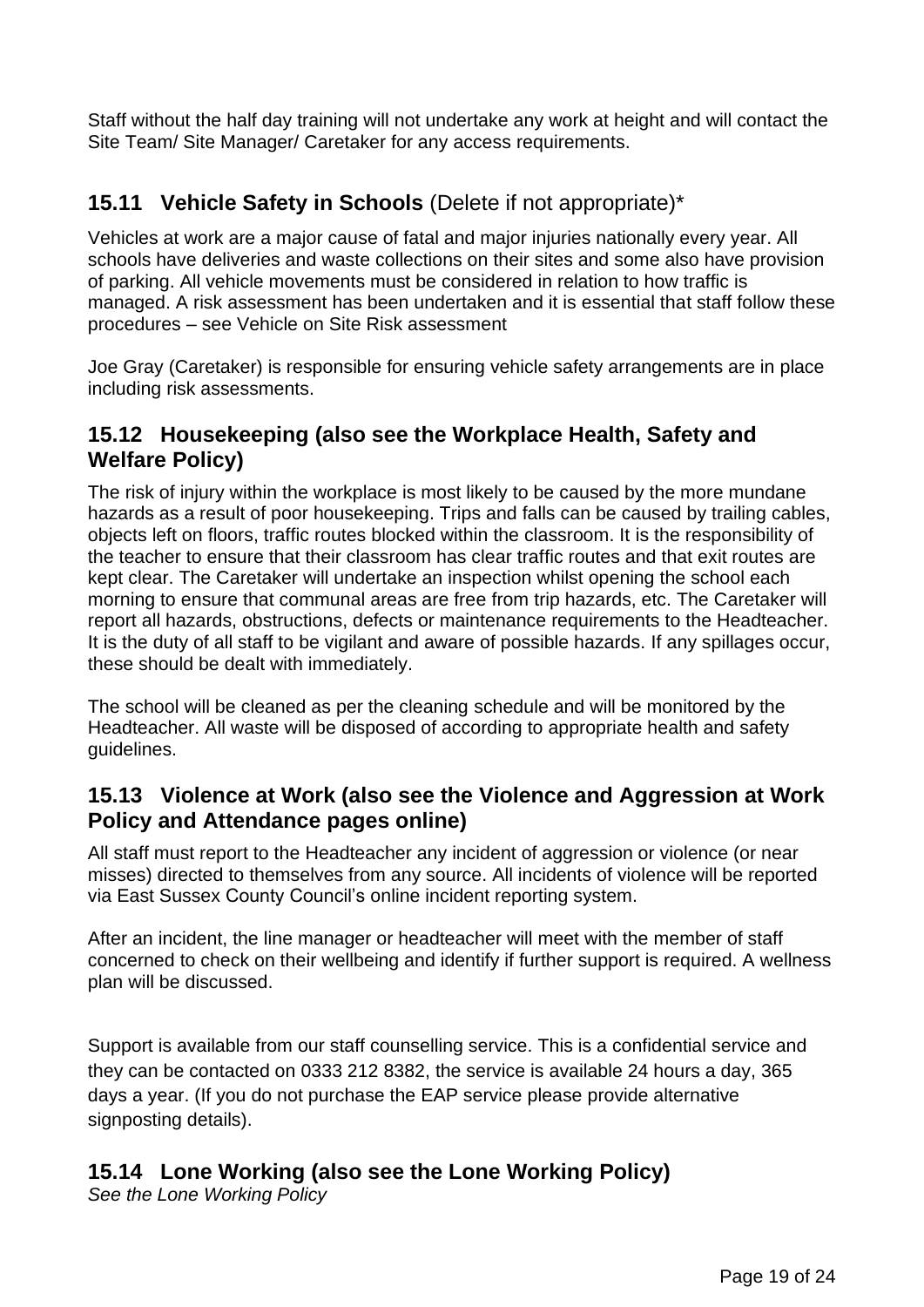### **15.15 Off-site Visits**

The school has a separate policy on Offsite visits. Staff must ensure that prior to planning or accompanying an offsite visit, that they are aware of the school and Children's Services Offsite Activities and Educational Visits Policy.

### **15.16 Work Experience Placements (also see the Work Experience Policy)**

This school works in partnership with secondary schools and community colleges to provide work placements. Any proposed placement should be discussed with the Headteacher in the first instance.

As the placement provider, risk assessments should be undertaken by the Headteacher /teacher as soon as the placement details have been agreed in conjunction with the secondary school/college and **before** the student takes up the work placement.

Providers should be informed in advance about any individual students who may be at greater risk, for example because of any specific medical/behavioural needs or learning difficulties.

Teaching staff must be aware of the risk assessment in order to ensure the safety of the work experience student whilst in the care of the school.

### **15.17 Hazardous Substances (also see the Control of Substances Hazardous to Health (COSHH) Policy)**

The school will keep an inventory of all hazardous substances on site and this will be kept up to date by the caretaker. Inspections will take place to:

- identify all substances used;
- assess the level of risk to health;
- eliminate the use of substances or substitute a safer alternative;
- introduce and monitor control measures to prevent risk.

Joe Gray (Caretaker) will ensure that COSHH assessments are completed.

### **15.18 Noise at Work (also see the Noise at Work Policy)**

All members of staff need to be aware of "nuisance noise" and respect the needs of others in the school. Common sense and courtesy by all members of staff, pupils and visitors to the school will prevent problems arising.

Any member of staff, or visitor detecting a potential problem will report immediately to the Headteacher.

### **15.19 Hiring of school premises**

The Headteacher must be satisfied that the hiring organisation will use the school premises in a safe manner. A signed, written hiring agreement will be completed and copies kept. Copies of hiring agreements are held in the school office. The school will maintain the premises being let in a safe condition and communicate any unsafe conditions or hazards with the hirer. It is the responsibility of the hirer to ensure there is adequate first aid arrangements in place and to report any hazards/ defects or incidents involving the premises/ any leased equipment following the schools hazard/ incident reporting procedures.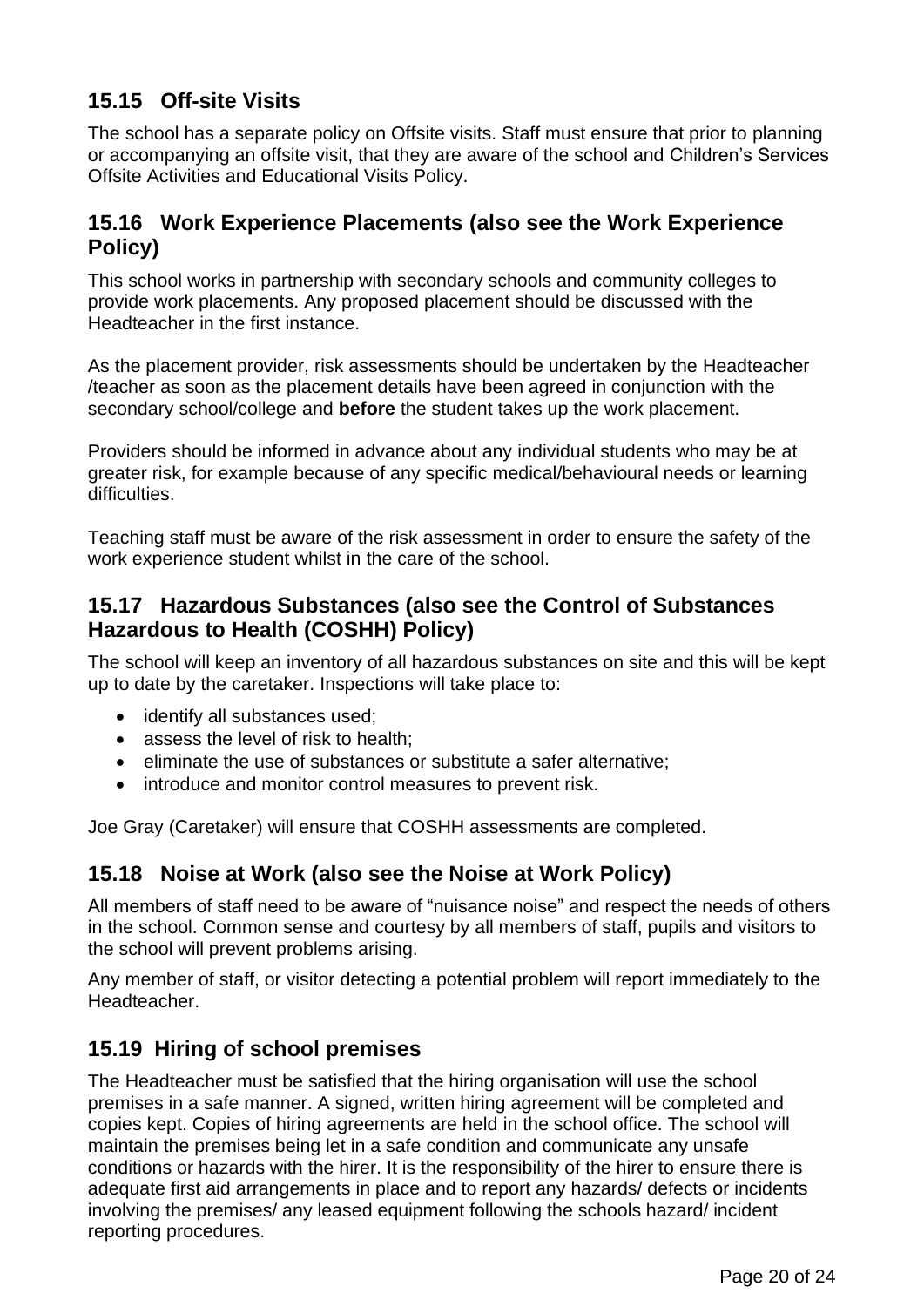### <span id="page-20-0"></span>**16. Supporting Pupils with Medical Conditions (also see the guidance on supporting pupils with medical conditions)**

The school has a separate policy on the local arrangements for supporting children with medical conditions including the administration of medicines. Staff should make themselves familiar with the content of that document.

As a summary, **the school secretary** will administer medicines and keep a record that they have been given. We must stress that pupils should not be at school if they are unwell and if at all possible, pupils should receive their medication at home.

For all medicines to be administered parents should complete a consent form. Each time there is a variation in the pattern of dosage a new form should be completed. A new form should be completed for each medicine to be administered.

The smallest practicable dose should be brought into school in individual original containers, which should be clearly labeled with the pupil's name and dosage instructions. It is recommended that a primary school pupil should never carry medicine to and from school and medicines should be handed to the office administrator by the parent on arrival at school.

Kayleigh Vile (alongside class teachers) will liaise with parents/carers on the development of health care plans, etc. when required and staff should ensure that they familiarise themselves with these documents.

### <span id="page-20-1"></span>**17. Training and Information (also see the Health and Safety Training Policy)**

A training needs analysis will be undertaken by the Headteacher to identify the mandatory health and safety training required for each member of staff and this will be reviewed annually. The training will be identified by using the County Council's Health and Safety Training Policy and matrix template. The Headteacher will ensure that staff are released for this training.

All members of staff will receive a comprehensive health and safety induction when they commence employment with the school and the induction will include specific elements of this policy being brought to their attention. A volunteer will receive a specific induction relevant to the activities they are undertaking in school.

The Headteacher will:

- inform staff of any changes in the policy;
- assess the training requirements of the staff and integrate those needs onto the school development plan to inform governors;
- assess the training needs of new members of staff.

The school has developed a supply teacher's pack that includes health and safety information and this will be issued to all supply staff.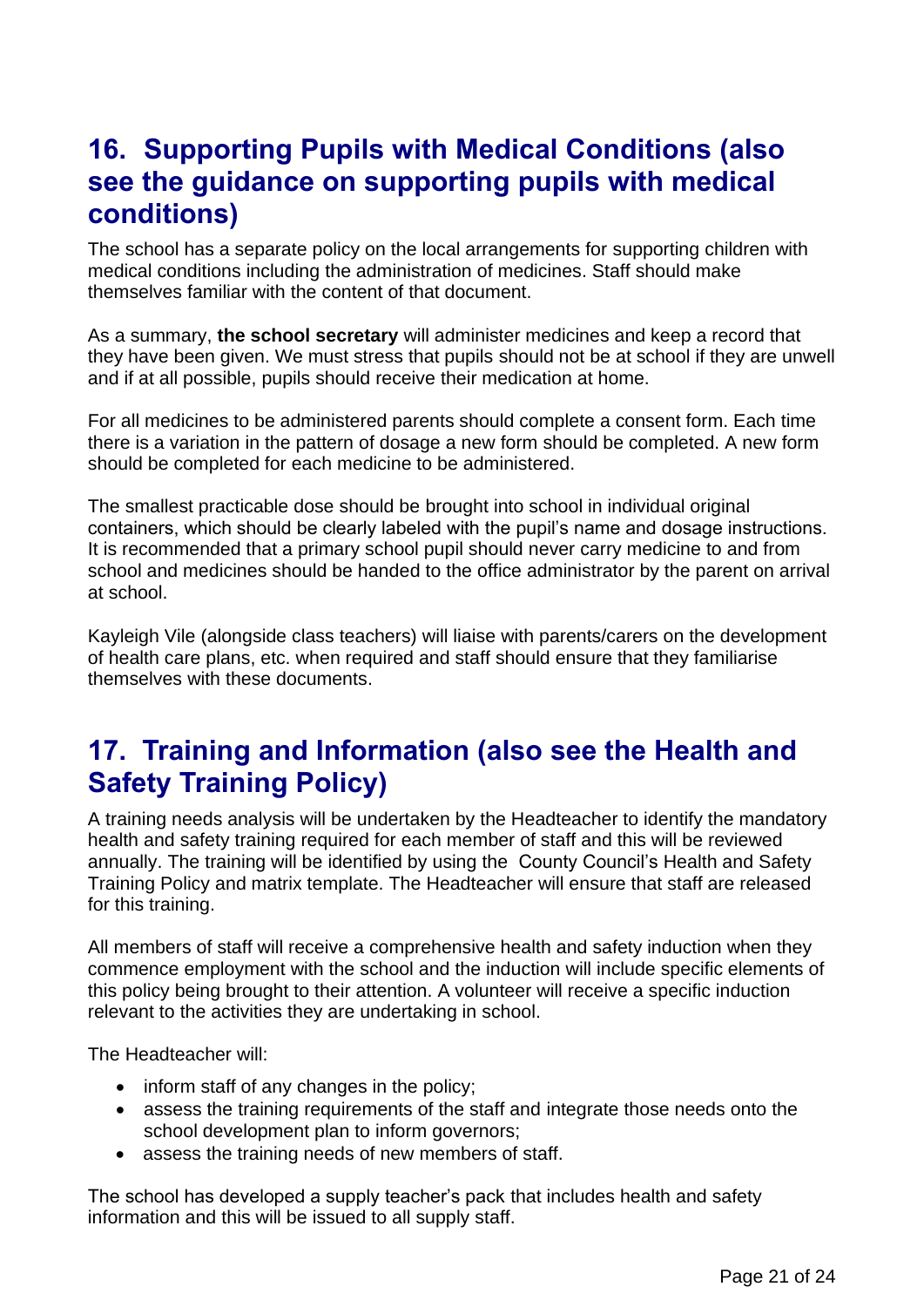# <span id="page-21-0"></span>**18. Monitoring Health and Safety**

Health and safety standards must be monitored by the senior leadership team in conjunction with the school governors by the following:

- Senior Leadership Team will include health and safety as part of the agenda of their regular meetings;
- the Headteacher will conduct a bi-termly premises inspection (with a trade union safety representative, if one has been appointed);
- the Governors' agenda and Headteacher's report to the Governors will both have health and safety as standing agenda items.

### **18.1 Inspections**

To maintain and improve standards throughout the school a premises inspection will take place at least three times per year and records kept. The school will be inspected by Joe Gray (Caretaker), James Procter and the Health and Safety Governor.

The Health and Safety Governor will review the inspection checklists to ensure that these are being carried out, that they are effective and that issues raised are being resolved.

### **18.2 Auditing**

As a means of confirming that the necessary systems to comply with legislation are in place and are being followed East Sussex County Council's Health and Safety Team will complete a health and safety audit at least every 3 years. The action points identified through the audit will form part of the school development plan.

### <span id="page-21-1"></span>**19. Visitors**

The Headteacher and Governors must accept the responsibility for health and safety of visitors to the school, including contractors.

All visitors to the school will be asked to sign in at the school office and sign out when they leave. Each class teacher will accept responsibility for specific volunteers or visitors including checking that they are aware of emergency procedures and supervising their evacuation in case of an emergency. The Headteacher will ensure that volunteers have the necessary safety information.

Kayleigh Vile (Head of School) will ensure that volunteers have the necessary safety information, in line with East Sussex County Council's Voluntary Work Policy.

### <span id="page-21-2"></span>**20. Trade Union Safety Representatives**

Trade unions can appoint safety representatives who are legally entitled to inspect premises, investigate accidents and undertake safety training.

The trade union safety representative will consult the Headteacher on any relevant health and safety matters.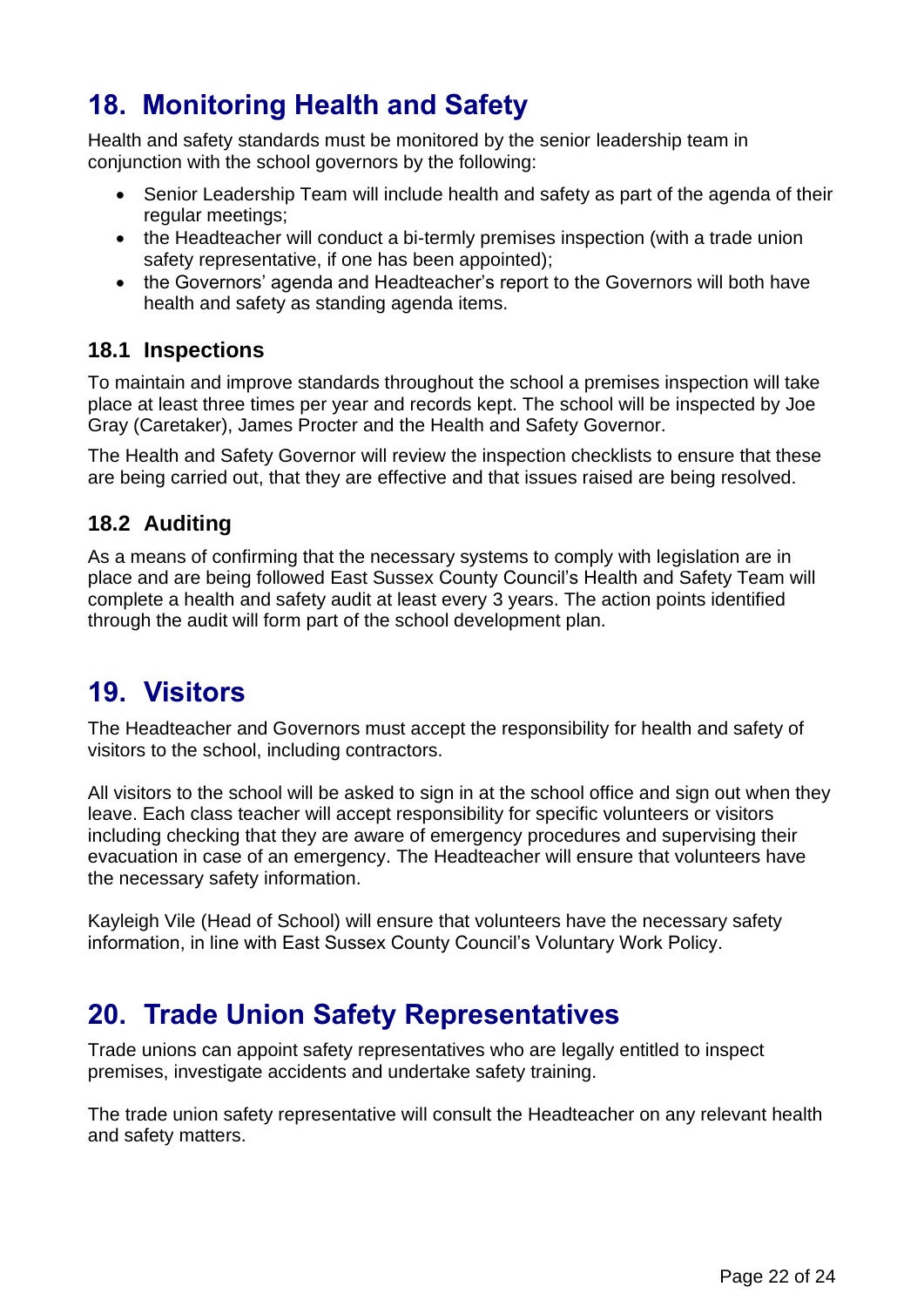# <span id="page-22-0"></span>**21. Safety Policy Monitoring and Review**

The school acknowledges that the Safety Policy is a working document that includes details of policy and procedures relating to health and safety issues.

The school will constantly monitor and update the Policy as appropriate and will undertake a formal review on an annual basis annual basis or after a significant event e.g. accident or change seeking endorsement from the Governing Body.

Monitoring of the policy will be via spot checks, scheduled safety inspections, audits, management reports or accident investigations.